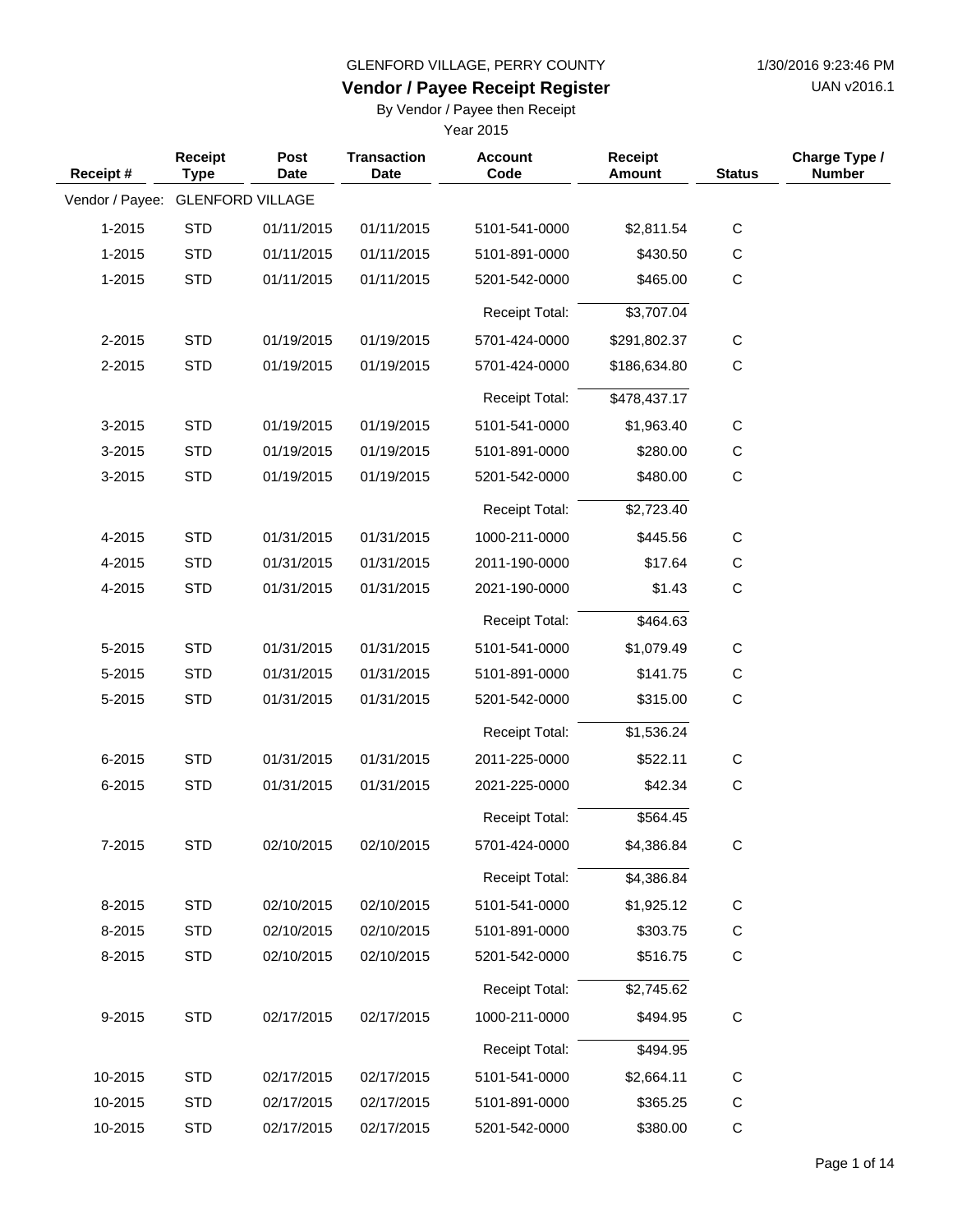UAN v2016.1

### **Vendor / Payee Receipt Register**

By Vendor / Payee then Receipt

| Receipt# | Receipt<br><b>Type</b> | Post<br><b>Date</b> | <b>Transaction</b><br><b>Date</b> | <b>Account</b><br>Code | Receipt<br><b>Amount</b> | <b>Status</b> | Charge Type /<br><b>Number</b> |
|----------|------------------------|---------------------|-----------------------------------|------------------------|--------------------------|---------------|--------------------------------|
|          |                        |                     |                                   | Receipt Total:         | \$3,409.36               |               |                                |
| 11-2015  | <b>STD</b>             | 02/24/2015          | 02/24/2015                        | 2011-190-0000          | \$173.88                 | $\mathbf C$   |                                |
| 11-2015  | <b>STD</b>             | 02/24/2015          | 02/24/2015                        | 2021-190-0000          | \$14.10                  | C             |                                |
| 11-2015  | <b>STD</b>             | 02/24/2015          | 02/24/2015                        | 2041-820-0000          | \$100.00                 | C             |                                |
|          |                        |                     |                                   | Receipt Total:         | \$287.98                 |               |                                |
| 12-2015  | <b>STD</b>             | 02/24/2015          | 02/24/2015                        | 5101-541-0000          | \$1,544.68               | $\mathbf C$   |                                |
| 12-2015  | <b>STD</b>             | 02/24/2015          | 02/24/2015                        | 5101-891-0000          | \$287.25                 | C             |                                |
| 12-2015  | <b>STD</b>             | 02/24/2015          | 02/24/2015                        | 5201-542-0000          | \$110.00                 | C             |                                |
|          |                        |                     |                                   | <b>Receipt Total:</b>  | \$1,941.93               |               |                                |
| 13-2015  | <b>STD</b>             | 02/24/2015          | 02/24/2015                        | 2011-225-0000          | \$180.62                 | C             |                                |
| 13-2015  | <b>STD</b>             | 02/24/2015          | 02/24/2015                        | 2021-225-0000          | \$14.65                  | $\mathbf C$   |                                |
|          |                        |                     |                                   | Receipt Total:         | \$195.27                 |               |                                |
| 14-2015  | <b>STD</b>             | 03/21/2015          | 03/21/2015                        | 5101-541-0000          | \$176.91                 | $\mathbf C$   |                                |
| 14-2015  | <b>STD</b>             | 03/21/2015          | 03/21/2015                        | 5101-891-0000          | \$33.00                  | C             |                                |
| 14-2015  | <b>STD</b>             | 03/21/2015          | 03/21/2015                        | 5201-542-0000          | \$70.25                  | $\mathbf C$   |                                |
|          |                        |                     |                                   | Receipt Total:         | \$280.16                 |               |                                |
| 15-2015  | <b>STD</b>             | 03/21/2015          | 03/21/2015                        | 5101-541-0000          | \$2,593.75               | $\mathbf C$   |                                |
| 15-2015  | <b>STD</b>             | 03/21/2015          | 03/21/2015                        | 5101-891-0000          | \$352.50                 | С             |                                |
| 15-2015  | <b>STD</b>             | 03/21/2015          | 03/21/2015                        | 5201-542-0000          | \$508.50                 | С             |                                |
|          |                        |                     |                                   | <b>Receipt Total:</b>  | \$3,454.75               |               |                                |
| 16-2015  | <b>STD</b>             | 03/21/2015          | 03/21/2015                        | 2041-820-0000          | \$25.00                  | $\mathbf C$   |                                |
| 16-2015  | <b>STD</b>             | 03/21/2015          | 03/21/2015                        | 2011-190-0000          | \$2.02                   | $\mathbf C$   |                                |
|          |                        |                     |                                   | Receipt Total:         | \$27.02                  |               |                                |
| 17-2015  | <b>STD</b>             | 03/21/2015          | 03/21/2015                        | 2011-225-0000          | \$165.87                 | С             |                                |
| 17-2015  | <b>STD</b>             | 03/21/2015          | 03/21/2015                        | 2021-225-0000          | \$13.45                  | $\mathbf C$   |                                |
|          |                        |                     |                                   | Receipt Total:         | \$179.32                 |               |                                |
| 18-2015  | <b>STD</b>             | 03/21/2015          | 03/21/2015                        | 5101-541-0000          | \$2,774.21               | $\mathsf{C}$  |                                |
| 18-2015  | <b>STD</b>             | 03/21/2015          | 03/21/2015                        | 5101-891-0000          | \$378.93                 | C             |                                |
| 18-2015  | <b>STD</b>             | 03/21/2015          | 03/21/2015                        | 5201-542-0000          | \$547.00                 | C             |                                |
|          |                        |                     |                                   | <b>Receipt Total:</b>  | \$3,700.14               |               |                                |
| 19-2015  | <b>STD</b>             | 03/21/2015          | 03/21/2015                        | 5101-541-0000          | \$249.76                 | C             |                                |
| 19-2015  | <b>STD</b>             | 03/21/2015          | 03/21/2015                        | 5101-891-0000          | \$34.00                  | C             |                                |
| 19-2015  | <b>STD</b>             | 03/21/2015          | 03/21/2015                        | 5201-542-0000          | \$49.50                  | C             |                                |
|          |                        |                     |                                   | Receipt Total:         | \$333.26                 |               |                                |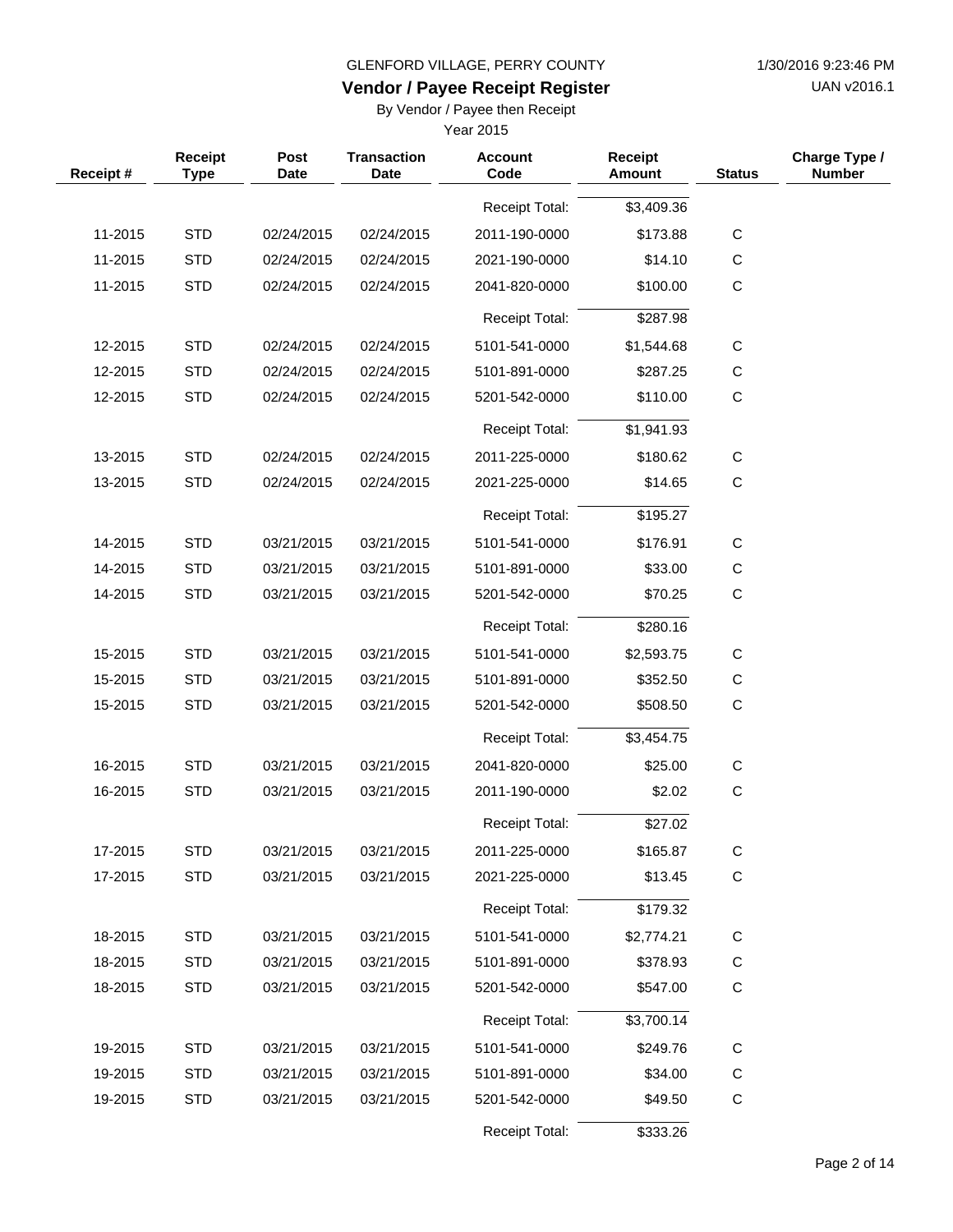UAN v2016.1

## **Vendor / Payee Receipt Register**

By Vendor / Payee then Receipt

| Receipt# | Receipt<br><b>Type</b> | Post<br><b>Date</b> | <b>Transaction</b><br><b>Date</b> | <b>Account</b><br>Code | <b>Receipt</b><br><b>Amount</b> | <b>Status</b> | Charge Type /<br><b>Number</b> |
|----------|------------------------|---------------------|-----------------------------------|------------------------|---------------------------------|---------------|--------------------------------|
| 20-2015  | <b>STD</b>             | 03/21/2015          | 03/21/2015                        | 5101-999-0000          | \$150.00                        | $\mathsf C$   |                                |
| 20-2015  | <b>STD</b>             | 03/21/2015          | 03/21/2015                        | 1000-211-0000          | \$351.34                        | $\mathsf C$   |                                |
|          |                        |                     |                                   | <b>Receipt Total:</b>  | \$501.34                        |               |                                |
| 21-2015  | <b>STD</b>             | 03/24/2015          | 03/24/2015                        | 5101-541-0000          | \$256.25                        | $\mathsf{C}$  |                                |
| 21-2015  | <b>STD</b>             | 03/24/2015          | 03/24/2015                        | 5101-891-0000          | \$28.00                         | C             |                                |
| 21-2015  | <b>STD</b>             | 03/24/2015          | 03/24/2015                        | 5201-542-0000          | \$30.00                         | $\mathbf C$   |                                |
|          |                        |                     |                                   | Receipt Total:         | \$314.25                        |               |                                |
| 22-2015  | <b>STD</b>             | 03/24/2015          | 03/24/2015                        | 2011-190-0000          | \$131.10                        | $\mathsf{C}$  |                                |
| 22-2015  | <b>STD</b>             | 03/24/2015          | 03/24/2015                        | 2021-190-0000          | \$10.63                         | $\mathsf C$   |                                |
|          |                        |                     |                                   | <b>Receipt Total:</b>  | \$141.73                        |               |                                |
| 23-2015  | <b>STD</b>             | 03/24/2015          | 03/24/2015                        | 5701-424-0000          | \$260,914.00                    | $\mathsf{C}$  |                                |
|          |                        |                     |                                   | <b>Receipt Total:</b>  | \$260,914.00                    |               |                                |
| 24-2015  | <b>STD</b>             | 03/28/2015          | 03/28/2015                        | 2011-225-0000          | \$350.14                        | $\mathsf C$   |                                |
| 24-2015  | <b>STD</b>             | 03/28/2015          | 03/28/2015                        | 2021-225-0000          | \$28.39                         | $\mathsf C$   |                                |
|          |                        |                     |                                   | <b>Receipt Total:</b>  | \$378.53                        |               |                                |
| 25-2015  | <b>STD</b>             | 03/28/2015          | 03/28/2015                        | 5101-541-0000          | \$127.96                        | $\mathsf C$   |                                |
| 25-2015  | <b>STD</b>             | 03/28/2015          | 03/28/2015                        | 5101-891-0000          | \$22.00                         | $\mathsf C$   |                                |
| 25-2015  | <b>STD</b>             | 03/28/2015          | 03/28/2015                        | 5201-542-0000          | \$20.00                         | $\mathsf C$   |                                |
|          |                        |                     |                                   | <b>Receipt Total:</b>  | \$169.96                        |               |                                |
| 26-2015  | <b>STD</b>             | 04/04/2015          | 04/04/2015                        | 2011-225-0000          | \$348.37                        | C             |                                |
| 26-2015  | <b>STD</b>             | 04/04/2015          | 04/04/2015                        | 2021-225-0000          | \$28.25                         | $\mathsf C$   |                                |
|          |                        |                     |                                   | Receipt Total:         | \$376.62                        |               |                                |
| 27-2015  | <b>STD</b>             | 04/14/2015          | 04/14/2015                        | 1000-110-0000          | \$6,207.53                      | $\mathsf C$   |                                |
| 27-2015  | <b>STD</b>             | 04/14/2015          | 04/14/2015                        | 2011-190-0000          | \$833.08                        | C             |                                |
| 27-2015  | <b>STD</b>             | 04/14/2015          | 04/14/2015                        | 2011-190-0000          | \$14.49                         | C             |                                |
| 27-2015  | <b>STD</b>             | 04/14/2015          | 04/14/2015                        | 2021-190-0000          | \$1.18                          | $\mathbf C$   |                                |
|          |                        |                     |                                   | <b>Receipt Total:</b>  | \$7,056.28                      |               |                                |
| 28-2015  | <b>STD</b>             | 04/14/2015          | 04/14/2015                        | 5101-541-0000          | \$79.00                         | $\mathsf C$   |                                |
| 28-2015  | <b>STD</b>             | 04/14/2015          | 04/14/2015                        | 5101-891-0000          | \$11.00                         | С             |                                |
| 28-2015  | <b>STD</b>             | 04/14/2015          | 04/14/2015                        | 5201-542-0000          | \$30.00                         | C             |                                |
|          |                        |                     |                                   | <b>Receipt Total:</b>  | \$120.00                        |               |                                |
| 29-2015  | <b>STD</b>             | 04/14/2015          | 04/14/2015                        | 5101-891-0000          | \$55.53                         | $\mathsf C$   |                                |
| 29-2015  | <b>STD</b>             | 04/14/2015          | 04/14/2015                        | 1000-999-0000          | \$5.12                          | C             |                                |
|          |                        |                     |                                   | <b>Receipt Total:</b>  | \$60.65                         |               |                                |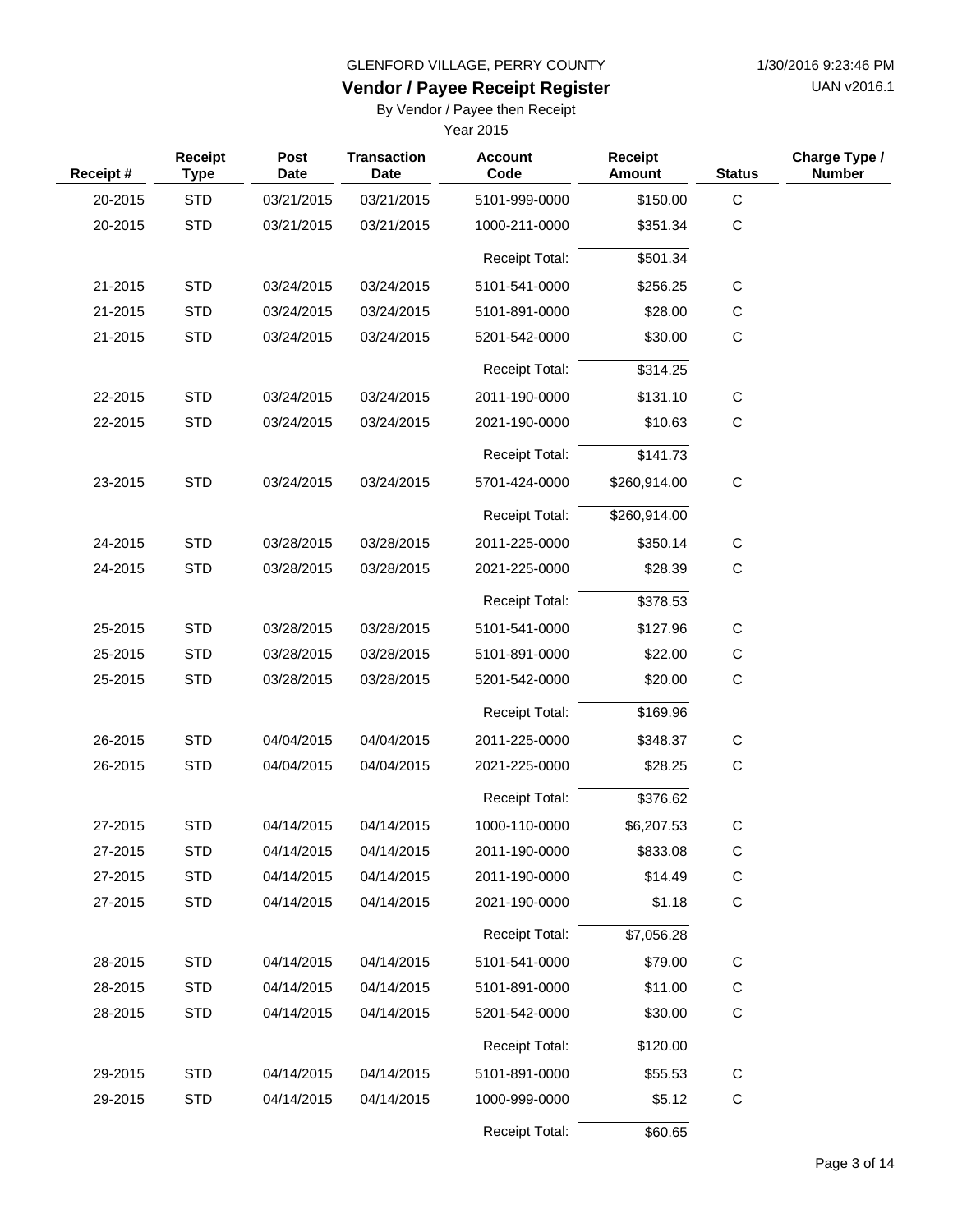UAN v2016.1

### **Vendor / Payee Receipt Register**

By Vendor / Payee then Receipt

| Receipt# | <b>Receipt</b><br><b>Type</b> | Post<br><b>Date</b> | <b>Transaction</b><br>Date | <b>Account</b><br>Code | <b>Receipt</b><br><b>Amount</b> | <b>Status</b> | Charge Type /<br><b>Number</b> |
|----------|-------------------------------|---------------------|----------------------------|------------------------|---------------------------------|---------------|--------------------------------|
| 30-2015  | <b>STD</b>                    | 04/14/2015          | 04/14/2015                 | 5101-541-0000          | \$672.04                        | $\mathbf C$   |                                |
| 30-2015  | <b>STD</b>                    | 04/14/2015          | 04/14/2015                 | 5101-891-0000          | \$102.50                        | C             |                                |
| 30-2015  | <b>STD</b>                    | 04/14/2015          | 04/14/2015                 | 5201-542-0000          | \$114.00                        | C             |                                |
|          |                               |                     |                            | <b>Receipt Total:</b>  | \$888.54                        |               |                                |
| 31-2015  | <b>STD</b>                    | 04/14/2015          | 04/14/2015                 | 2041-820-0000          | \$78.00                         | C             |                                |
| 31-2015  | <b>STD</b>                    | 04/14/2015          | 04/14/2015                 | 5101-999-0000          | \$13.07                         | C             |                                |
| 31-2015  | <b>STD</b>                    | 04/14/2015          | 04/14/2015                 | 5701-424-0000          | \$178,100.20                    | C             |                                |
| 31-2015  | <b>STD</b>                    | 04/14/2015          | 04/14/2015                 | 5701-424-0000          | \$53,302.92                     | С             |                                |
|          |                               |                     |                            | <b>Receipt Total:</b>  | \$231,494.19                    |               |                                |
| 32-2015  | <b>STD</b>                    | 04/14/2015          | 04/14/2015                 | 5101-541-0000          | \$2,110.23                      | C             |                                |
| 32-2015  | <b>STD</b>                    | 04/14/2015          | 04/14/2015                 | 5101-891-0000          | \$330.00                        | С             |                                |
| 32-2015  | <b>STD</b>                    | 04/14/2015          | 04/14/2015                 | 5201-542-0000          | \$392.25                        | С             |                                |
|          |                               |                     |                            | <b>Receipt Total:</b>  | \$2,832.48                      |               |                                |
| 33-2015  | <b>STD</b>                    | 04/25/2015          | 04/25/2015                 | 5101-541-0000          | \$948.70                        | $\mathsf{C}$  |                                |
| 33-2015  | <b>STD</b>                    | 04/25/2015          | 04/25/2015                 | 5101-891-0000          | \$89.50                         | С             |                                |
| 33-2015  | <b>STD</b>                    | 04/25/2015          | 04/25/2015                 | 5201-542-0000          | \$99.50                         | С             |                                |
|          |                               |                     |                            | <b>Receipt Total:</b>  | \$1,137.70                      |               |                                |
| 34-2015  | <b>STD</b>                    | 04/25/2015          | 04/25/2015                 | 1000-211-0000          | \$414.45                        | C             |                                |
| 34-2015  | <b>STD</b>                    | 04/25/2015          | 04/25/2015                 | 2011-190-0000          | \$168.13                        | C             |                                |
| 34-2015  | <b>STD</b>                    | 04/25/2015          | 04/25/2015                 | 2021-190-0000          | \$13.64                         | С             |                                |
|          |                               |                     |                            | <b>Receipt Total:</b>  | \$596.22                        |               |                                |
| 35-2015  | <b>STD</b>                    | 04/25/2015          | 04/25/2015                 | 5101-541-0000          | \$1,324.93                      | C             |                                |
| 35-2015  | <b>STD</b>                    | 04/25/2015          | 04/25/2015                 | 5201-542-0000          | \$310.00                        | C             |                                |
| 35-2015  | <b>STD</b>                    | 04/25/2015          | 04/25/2015                 | 5101-891-0000          | \$206.95                        | C             |                                |
|          |                               |                     |                            | <b>Receipt Total:</b>  | \$1,841.88                      |               |                                |
| 36-2015  | <b>STD</b>                    | 04/28/2015          | 04/28/2015                 | 2011-225-0000          | \$516.66                        | $\mathbf C$   |                                |
| 36-2015  | <b>STD</b>                    | 04/28/2015          | 04/28/2015                 | 2021-225-0000          | \$41.90                         | С             |                                |
|          |                               |                     |                            | <b>Receipt Total:</b>  | \$558.56                        |               |                                |
| 37-2015  | <b>STD</b>                    | 04/28/2015          | 04/28/2015                 | 5101-541-0000          | \$196.50                        | C             |                                |
| 37-2015  | <b>STD</b>                    | 04/28/2015          | 04/28/2015                 | 5101-891-0000          | \$25.50                         | C             |                                |
| 37-2015  | <b>STD</b>                    | 04/28/2015          | 04/28/2015                 | 5201-542-0000          | \$75.00                         | C             |                                |
|          |                               |                     |                            | Receipt Total:         | \$297.00                        |               |                                |
| 38-2015  | <b>STD</b>                    | 05/04/2015          | 05/04/2015                 | 5101-541-0000          | \$121.00                        | C             |                                |
| 38-2015  | <b>STD</b>                    | 05/04/2015          | 05/04/2015                 | 5101-891-0000          | \$21.50                         | $\mathsf C$   |                                |
| 38-2015  | <b>STD</b>                    | 05/04/2015          | 05/04/2015                 | 5201-542-0000          | \$45.00                         | C             |                                |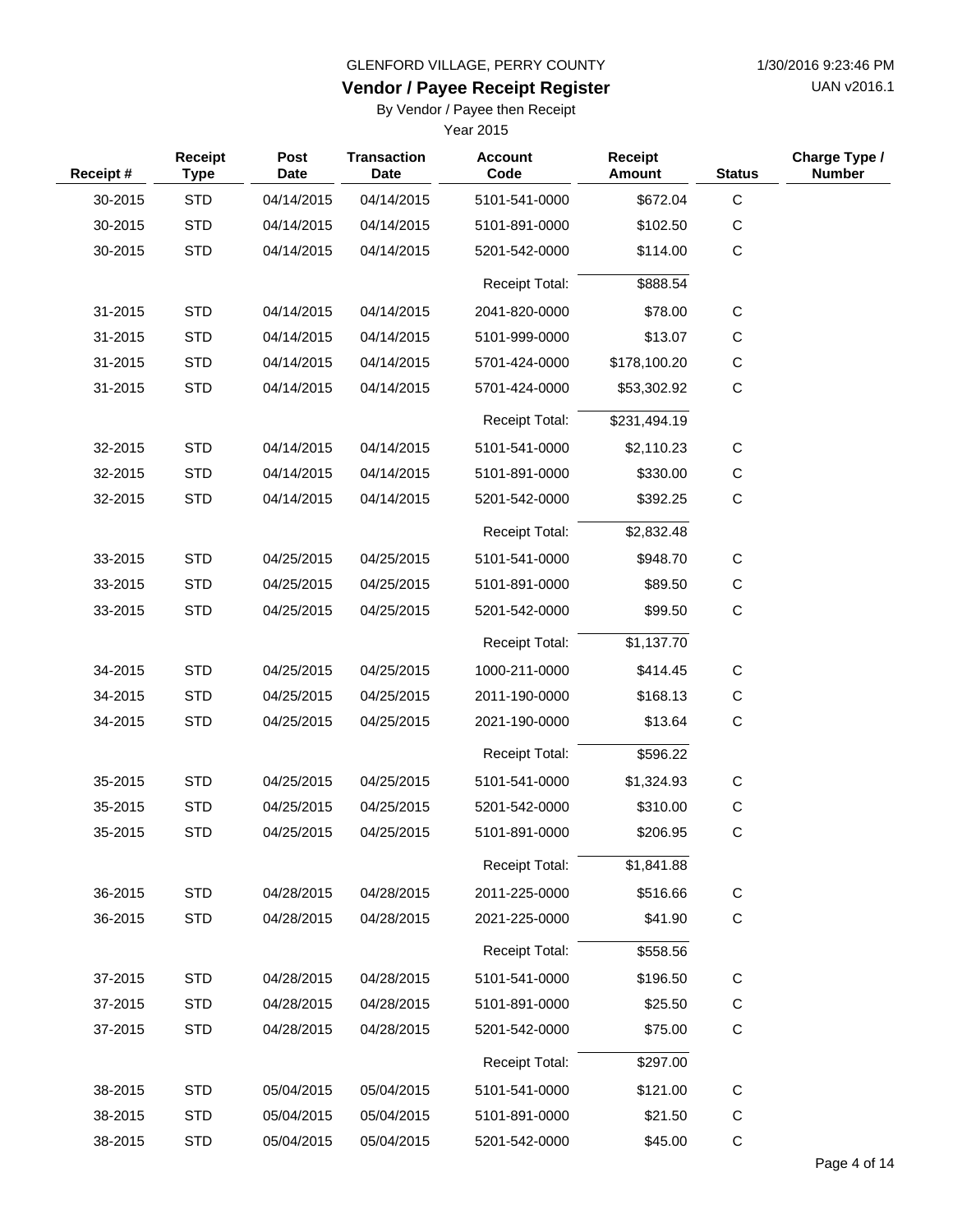UAN v2016.1

# **Vendor / Payee Receipt Register**

By Vendor / Payee then Receipt

| Receipt# | Receipt<br><b>Type</b> | Post<br><b>Date</b> | <b>Transaction</b><br><b>Date</b> | <b>Account</b><br>Code | <b>Receipt</b><br><b>Amount</b> | <b>Status</b> | Charge Type /<br><b>Number</b> |
|----------|------------------------|---------------------|-----------------------------------|------------------------|---------------------------------|---------------|--------------------------------|
|          |                        |                     |                                   | Receipt Total:         | \$187.50                        |               |                                |
| 39-2015  | <b>STD</b>             | 05/19/2015          | 05/19/2015                        | 2041-820-0000          | \$56.00                         | $\mathsf C$   |                                |
| 39-2015  | <b>STD</b>             | 05/19/2015          | 05/19/2015                        | 1000-224-0000          | \$359.80                        | $\mathsf C$   |                                |
| 39-2015  | <b>STD</b>             | 05/19/2015          | 05/19/2015                        | 5101-999-0000          | \$150.00                        | C             |                                |
| 39-2015  | <b>STD</b>             | 05/19/2015          | 05/19/2015                        | 2011-999-0000          | \$2,300.00                      | C             |                                |
|          |                        |                     |                                   | <b>Receipt Total:</b>  | \$2,865.80                      |               |                                |
| 40-2015  | <b>STD</b>             | 05/19/2015          | 05/19/2015                        | 5101-541-0000          | \$1,828.27                      | C             |                                |
| 40-2015  | <b>STD</b>             | 05/19/2015          | 05/19/2015                        | 5201-542-0000          | \$321.75                        | C             |                                |
| 40-2015  | <b>STD</b>             | 05/19/2015          | 05/19/2015                        | 5101-891-0000          | \$296.67                        | C             |                                |
|          |                        |                     |                                   | <b>Receipt Total:</b>  | \$2,446.69                      |               |                                |
| 41-2015  | <b>STD</b>             | 05/19/2015          | 05/19/2015                        | 1000-211-0000          | \$580.30                        | C             |                                |
| 41-2015  | <b>STD</b>             | 05/19/2015          | 05/19/2015                        | 2041-820-0000          | \$20.00                         | C             |                                |
|          |                        |                     |                                   | <b>Receipt Total:</b>  | \$600.30                        |               |                                |
| 42-2015  | <b>STD</b>             | 05/19/2015          | 05/19/2015                        | 5101-541-0000          | \$2,742.42                      | $\mathsf C$   |                                |
| 42-2015  | <b>STD</b>             | 05/19/2015          | 05/19/2015                        | 5101-891-0000          | \$401.75                        | C             |                                |
| 42-2015  | <b>STD</b>             | 05/19/2015          | 05/19/2015                        | 5201-542-0000          | \$579.00                        | C             |                                |
|          |                        |                     |                                   | <b>Receipt Total:</b>  | \$3,723.17                      |               |                                |
| 43-2015  | <b>STD</b>             | 05/19/2015          | 05/19/2015                        | 1000-110-0000          | \$838.46                        | C             |                                |
| 43-2015  | <b>STD</b>             | 05/19/2015          | 05/19/2015                        | 2011-225-0000          | \$177.68                        | $\mathsf{C}$  |                                |
| 43-2015  | <b>STD</b>             | 05/19/2015          | 05/19/2015                        | 2021-225-0000          | \$14.41                         | $\mathsf{C}$  |                                |
|          |                        |                     |                                   | <b>Receipt Total:</b>  | \$1,030.55                      |               |                                |
| 44-2015  | <b>STD</b>             | 05/26/2015          | 05/26/2015                        | 5101-541-0000          | \$176.49                        | $\mathsf{C}$  |                                |
| 44-2015  | <b>STD</b>             | 05/26/2015          | 05/26/2015                        | 5101-891-0000          | \$39.25                         | C             |                                |
| 44-2015  | <b>STD</b>             | 05/26/2015          | 05/26/2015                        | 5201-542-0000          | \$45.00                         | С             |                                |
|          |                        |                     |                                   | <b>Receipt Total:</b>  | \$260.74                        |               |                                |
| 45-2015  | <b>STD</b>             | 05/26/2015          | 05/26/2015                        | 2011-225-0000          | \$359.27                        | $\mathsf C$   |                                |
| 45-2015  | <b>STD</b>             | 05/26/2015          | 05/26/2015                        | 2021-225-0000          | \$29.13                         | $\mathbf C$   |                                |
|          |                        |                     |                                   | Receipt Total:         | \$388.40                        |               |                                |
| 46-2015  | <b>STD</b>             | 05/26/2015          | 05/26/2015                        | 2011-190-0000          | \$110.79                        | $\mathsf C$   |                                |
| 46-2015  | <b>STD</b>             | 05/26/2015          | 05/26/2015                        | 2021-190-0000          | \$8.99                          | $\mathsf C$   |                                |
| 46-2015  | <b>STD</b>             | 05/26/2015          | 05/26/2015                        | 2041-820-0000          | \$40.00                         | $\mathbf C$   |                                |
|          |                        |                     |                                   | <b>Receipt Total:</b>  | \$159.78                        |               |                                |
| 47-2015  | <b>STD</b>             | 06/09/2015          | 06/09/2015                        | 5101-541-0000          | \$1,383.23                      | C             |                                |
| 47-2015  | <b>STD</b>             | 06/09/2015          | 06/09/2015                        | 5101-891-0000          | \$187.50                        | $\mathsf C$   |                                |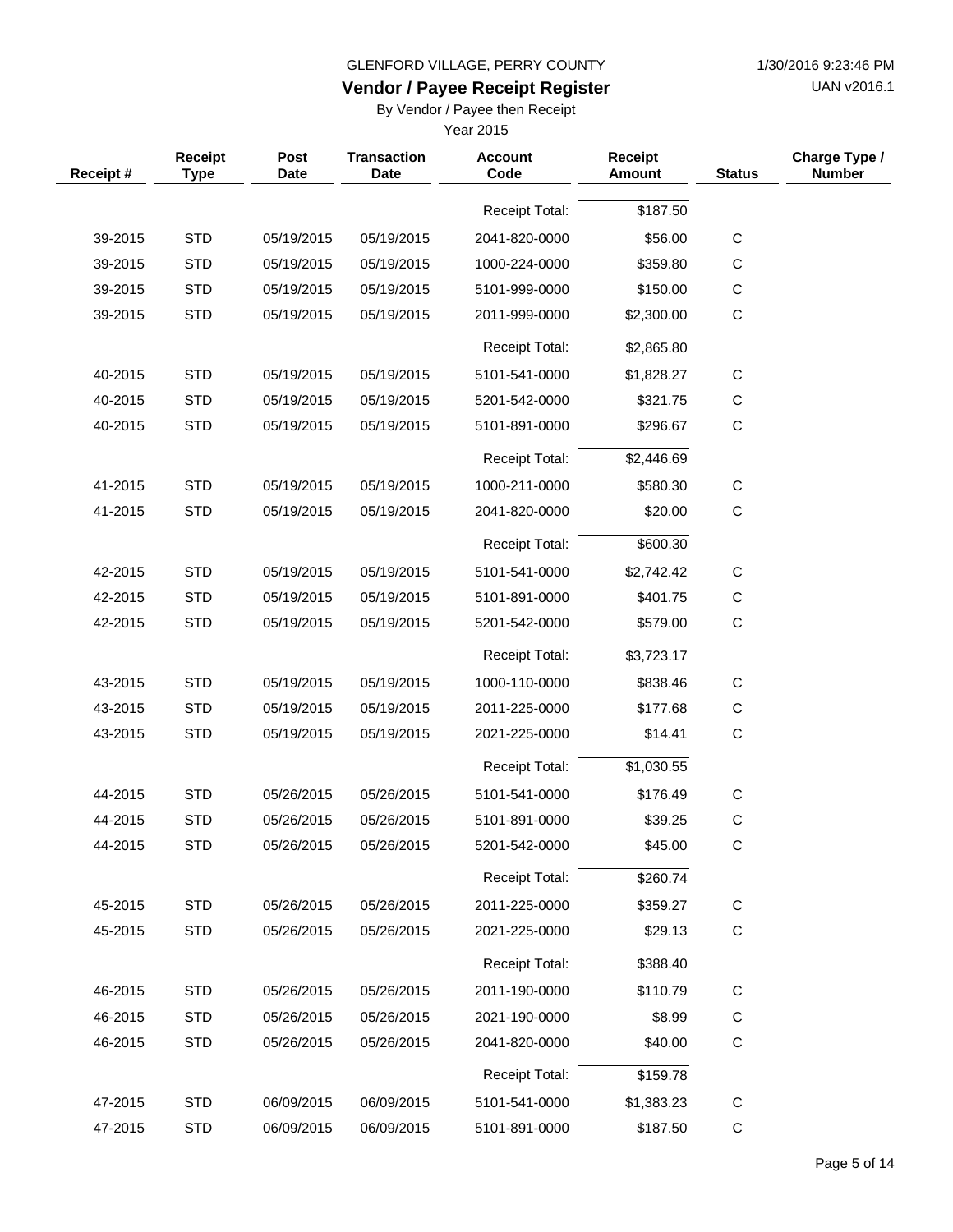UAN v2016.1

## **Vendor / Payee Receipt Register**

By Vendor / Payee then Receipt

| Receipt# | Receipt<br><b>Type</b> | Post<br><b>Date</b> | <b>Transaction</b><br><b>Date</b> | <b>Account</b><br>Code | Receipt<br><b>Amount</b> | <b>Status</b> | Charge Type /<br><b>Number</b> |
|----------|------------------------|---------------------|-----------------------------------|------------------------|--------------------------|---------------|--------------------------------|
| 47-2015  | <b>STD</b>             | 06/09/2015          | 06/09/2015                        | 5201-542-0000          | \$363.50                 | $\mathbf C$   |                                |
| 47-2015  | NEG. ADJ.              | 06/15/2015          | 06/15/2015                        | 5101-541-0000          | $-$ \$51.18              | C             |                                |
|          |                        |                     |                                   | Receipt Total:         | \$1,883.05               |               |                                |
| 48-2015  | <b>STD</b>             | 06/09/2015          | 06/09/2015                        | 5101-543-0000          | \$376.25                 | $\mathbf C$   |                                |
| 48-2015  | <b>STD</b>             | 06/09/2015          | 06/09/2015                        | 2041-820-0000          | \$40.00                  | $\mathbf C$   |                                |
|          |                        |                     |                                   | <b>Receipt Total:</b>  | \$416.25                 |               |                                |
| 49-2015  | <b>STD</b>             | 06/09/2015          | 06/09/2015                        | 1000-222-0000          | \$288.44                 | C             |                                |
| 49-2015  | <b>STD</b>             | 06/09/2015          | 06/09/2015                        | 2021-190-0000          | \$26.32                  | $\mathsf C$   |                                |
| 49-2015  | <b>STD</b>             | 06/09/2015          | 06/09/2015                        | 5701-424-0000          | \$5,000.00               | C             |                                |
|          |                        |                     |                                   | Receipt Total:         | \$5,314.76               |               |                                |
| 50-2015  | <b>STD</b>             | 06/09/2015          | 06/09/2015                        | 5101-541-0000          | \$1,019.41               | $\mathbf C$   |                                |
| 50-2015  | <b>STD</b>             | 06/09/2015          | 06/09/2015                        | 5101-891-0000          | \$152.25                 | $\mathsf C$   |                                |
| 50-2015  | <b>STD</b>             | 06/09/2015          | 06/09/2015                        | 5201-542-0000          | \$257.25                 | $\mathbf C$   |                                |
|          |                        |                     |                                   | <b>Receipt Total:</b>  | \$1,428.91               |               |                                |
| 51-2015  | <b>STD</b>             | 06/15/2015          | 06/15/2015                        | 2041-820-0000          | \$77.00                  | $\mathbf C$   |                                |
|          |                        |                     |                                   | <b>Receipt Total:</b>  | \$77.00                  |               |                                |
| 52-2015  | <b>STD</b>             | 06/15/2015          | 06/15/2015                        | 5101-541-0000          | \$1,891.96               | C             |                                |
| 52-2015  | <b>STD</b>             | 06/15/2015          | 06/15/2015                        | 5101-891-0000          | \$276.75                 | C             |                                |
| 52-2015  | <b>STD</b>             | 06/15/2015          | 06/15/2015                        | 5201-542-0000          | \$341.75                 | $\mathbf C$   |                                |
|          |                        |                     |                                   | <b>Receipt Total:</b>  | \$2,510.46               |               |                                |
| 53-2015  | <b>STD</b>             | 06/27/2015          | 06/27/2015                        | 5101-541-0000          | \$1,643.07               | $\mathsf{C}$  |                                |
| 53-2015  | <b>STD</b>             | 06/27/2015          | 06/27/2015                        | 5101-891-0000          | \$274.85                 | C             |                                |
| 53-2015  | <b>STD</b>             | 06/27/2015          | 06/27/2015                        | 5201-542-0000          | \$219.50                 | $\mathsf C$   |                                |
|          |                        |                     |                                   | Receipt Total:         | \$2,137.42               |               |                                |
| 54-2015  | <b>STD</b>             | 06/27/2015          | 06/27/2015                        | 1000-211-0000          | \$452.16                 | $\mathsf C$   |                                |
|          |                        |                     |                                   | Receipt Total:         | \$452.16                 |               |                                |
| 55-2015  | <b>STD</b>             | 06/27/2015          | 06/27/2015                        | 2011-225-0000          | \$358.80                 | $\mathsf C$   |                                |
| 55-2015  | <b>STD</b>             | 06/27/2015          | 06/27/2015                        | 2021-225-0000          | \$29.10                  | $\mathsf C$   |                                |
|          |                        |                     |                                   | Receipt Total:         | \$387.90                 |               |                                |
| 56-2015  | <b>STD</b>             | 06/27/2015          | 06/27/2015                        | 2041-820-0000          | \$60.00                  | ${\bf C}$     |                                |
|          |                        |                     |                                   | Receipt Total:         | \$60.00                  |               |                                |
| 57-2015  | <b>STD</b>             | 06/27/2015          | 06/27/2015                        | 5101-541-0000          | \$417.01                 | $\mathsf C$   |                                |
| 57-2015  | <b>STD</b>             | 06/27/2015          | 06/27/2015                        | 5101-891-0000          | \$59.46                  | $\mathsf C$   |                                |
| 57-2015  | <b>STD</b>             | 06/27/2015          | 06/27/2015                        | 5201-542-0000          | \$77.25                  | $\mathsf C$   |                                |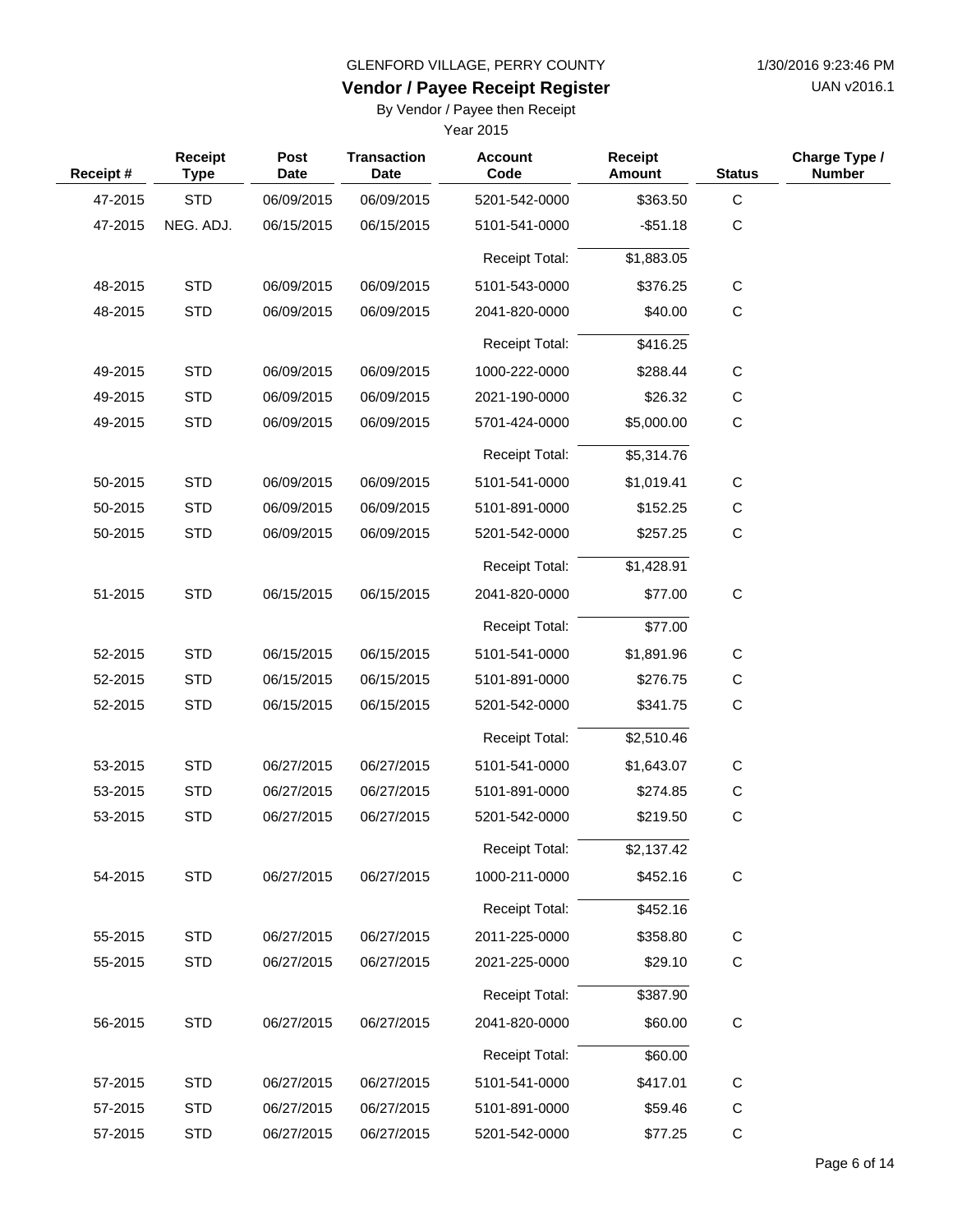UAN v2016.1

### **Vendor / Payee Receipt Register**

By Vendor / Payee then Receipt

| Receipt# | Receipt<br><b>Type</b> | Post<br><b>Date</b> | <b>Transaction</b><br><b>Date</b> | <b>Account</b><br>Code | <b>Receipt</b><br><b>Amount</b> | <b>Status</b> | Charge Type /<br><b>Number</b> |
|----------|------------------------|---------------------|-----------------------------------|------------------------|---------------------------------|---------------|--------------------------------|
|          |                        |                     |                                   | Receipt Total:         | \$553.72                        |               |                                |
| 58-2015  | <b>STD</b>             | 07/17/2015          | 07/17/2015                        | 2011-190-0000          | \$122.65                        | $\mathbf C$   |                                |
| 58-2015  | <b>STD</b>             | 07/17/2015          | 07/17/2015                        | 2021-190-0000          | \$9.95                          | $\mathsf{C}$  |                                |
| 58-2015  | <b>STD</b>             | 07/17/2015          | 07/17/2015                        | 2041-820-0000          | \$114.00                        | $\mathbf C$   |                                |
| 58-2015  | <b>STD</b>             | 07/17/2015          | 07/17/2015                        | 5101-543-0000          | \$338.68                        | $\mathsf C$   |                                |
|          |                        |                     |                                   | <b>Receipt Total:</b>  | \$585.28                        |               |                                |
| 59-2015  | <b>STD</b>             | 07/17/2015          | 07/17/2015                        | 5101-541-0000          | \$2,361.14                      | $\mathsf{C}$  |                                |
| 59-2015  | <b>STD</b>             | 07/17/2015          | 07/17/2015                        | 5101-891-0000          | \$377.71                        | C             |                                |
| 59-2015  | <b>STD</b>             | 07/17/2015          | 07/17/2015                        | 5201-542-0000          | \$1,436.75                      | $\mathsf C$   |                                |
| 59-2015  | NEG. ADJ.              | 07/31/2015          | 07/31/2015                        | 5101-541-0000          | $-$100.00$                      | C             |                                |
| 59-2015  | POS. ADJ.              | 07/31/2015          | 08/28/2015                        | 5101-541-0000          | \$24.50                         | С             |                                |
| 59-2015  | POS. ADJ.              | 07/31/2015          | 08/28/2015                        | 5101-891-0000          | \$5.00                          | $\mathbf C$   |                                |
|          |                        |                     |                                   | <b>Receipt Total:</b>  | \$4,105.10                      |               |                                |
| 60-2015  | <b>STD</b>             | 07/17/2015          | 07/17/2015                        | 1000-222-0000          | \$37.50                         | C             |                                |
| 60-2015  | <b>STD</b>             | 07/17/2015          | 07/17/2015                        | 2041-820-0000          | \$80.00                         | С             |                                |
| 60-2015  | <b>STD</b>             | 07/17/2015          | 07/17/2015                        | 5201-891-0000          | \$300.00                        | $\mathsf C$   |                                |
|          |                        |                     |                                   | <b>Receipt Total:</b>  | \$417.50                        |               |                                |
| 61-2015  | <b>STD</b>             | 07/17/2015          | 07/17/2015                        | 5101-541-0000          | \$2,568.62                      | $\mathsf{C}$  |                                |
| 61-2015  | <b>STD</b>             | 07/17/2015          | 07/17/2015                        | 5101-891-0000          | \$423.65                        | С             |                                |
| 61-2015  | <b>STD</b>             | 07/17/2015          | 07/17/2015                        | 5201-542-0000          | \$3,031.58                      | $\mathsf C$   |                                |
|          |                        |                     |                                   | <b>Receipt Total:</b>  | \$6,023.85                      |               |                                |
| 62-2015  | <b>STD</b>             | 07/17/2015          | 07/17/2015                        | 2011-225-0000          | \$208.41                        | C             |                                |
| 62-2015  | <b>STD</b>             | 07/17/2015          | 07/17/2015                        | 2021-225-0000          | \$16.90                         | $\mathsf C$   |                                |
|          |                        |                     |                                   | <b>Receipt Total:</b>  | \$225.31                        |               |                                |
| 63-2015  | <b>STD</b>             | 07/24/2015          | 07/24/2015                        | 5101-541-0000          | \$188.93                        | $\mathsf C$   |                                |
| 63-2015  | <b>STD</b>             | 07/24/2015          | 07/24/2015                        | 5201-542-0000          | \$45.00                         | $\mathsf C$   |                                |
| 63-2015  | <b>STD</b>             | 07/24/2015          | 07/24/2015                        | 5101-891-0000          | \$21.50                         | $\mathsf C$   |                                |
|          |                        |                     |                                   | <b>Receipt Total:</b>  | \$255.43                        |               |                                |
| 64-2015  | <b>STD</b>             | 07/24/2015          | 07/24/2015                        | 1000-211-0000          | \$706.09                        | C             |                                |
| 64-2015  | <b>STD</b>             | 07/24/2015          | 07/24/2015                        | 2041-820-0000          | \$53.00                         | $\mathsf C$   |                                |
| 64-2015  | <b>STD</b>             | 07/24/2015          | 07/24/2015                        | 5201-891-0000          | \$75.00                         | $\mathsf C$   |                                |
|          |                        |                     |                                   | <b>Receipt Total:</b>  | \$834.09                        |               |                                |
| 65-2015  | <b>STD</b>             | 06/30/2015          | 07/24/2015                        | 2011-225-0000          | \$180.79                        | C             |                                |
| 65-2015  | <b>STD</b>             | 06/30/2015          | 07/24/2015                        | 2021-225-0000          | \$14.66                         | С             |                                |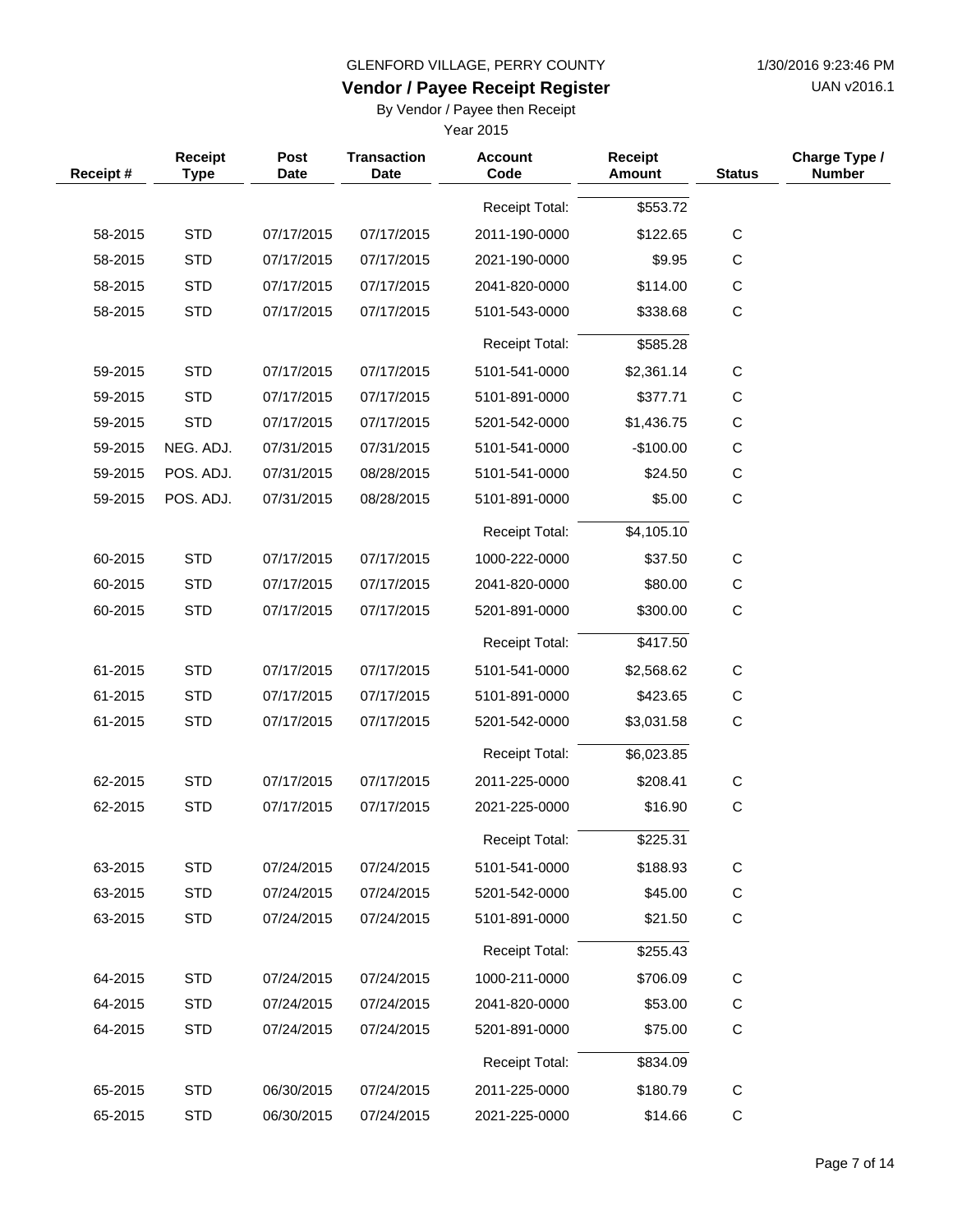UAN v2016.1

### **Vendor / Payee Receipt Register**

By Vendor / Payee then Receipt

| Receipt# | Receipt<br><b>Type</b> | Post<br>Date | <b>Transaction</b><br><b>Date</b> | <b>Account</b><br>Code | <b>Receipt</b><br><b>Amount</b> | <b>Status</b> | Charge Type /<br><b>Number</b> |
|----------|------------------------|--------------|-----------------------------------|------------------------|---------------------------------|---------------|--------------------------------|
|          |                        |              |                                   | <b>Receipt Total:</b>  | \$195.45                        |               |                                |
| 66-2015  | <b>STD</b>             | 07/31/2015   | 07/31/2015                        | 2041-820-0000          | \$148.00                        | ${\bf C}$     |                                |
| 66-2015  | <b>STD</b>             | 07/31/2015   | 07/31/2015                        | 2011-190-0000          | \$83.22                         | $\mathbf C$   |                                |
| 66-2015  | <b>STD</b>             | 07/31/2015   | 07/31/2015                        | 2021-190-0000          | \$6.75                          | $\mathbf C$   |                                |
|          |                        |              |                                   | <b>Receipt Total:</b>  | \$237.97                        |               |                                |
| 67-2015  | <b>STD</b>             | 07/31/2015   | 07/31/2015                        | 5101-541-0000          | \$452.42                        | С             |                                |
| 67-2015  | <b>STD</b>             | 07/31/2015   | 07/31/2015                        | 5101-891-0000          | \$48.00                         | $\mathsf C$   |                                |
| 67-2015  | <b>STD</b>             | 07/31/2015   | 07/31/2015                        | 5201-542-0000          | \$45.00                         | $\mathbf C$   |                                |
|          |                        |              |                                   | <b>Receipt Total:</b>  | \$545.42                        |               |                                |
| 68-2015  | <b>STD</b>             | 07/31/2015   | 08/01/2015                        | 2011-225-0000          | \$372.66                        | С             |                                |
| 68-2015  | <b>STD</b>             | 07/31/2015   | 08/01/2015                        | 2021-225-0000          | \$30.22                         | С             |                                |
|          |                        |              |                                   | <b>Receipt Total:</b>  | \$402.88                        |               |                                |
| 69-2015  | <b>STD</b>             | 08/28/2015   | 08/28/2015                        | 2041-820-0000          | \$86.00                         | $\mathbf C$   |                                |
|          |                        |              |                                   | <b>Receipt Total:</b>  | \$86.00                         |               |                                |
| 70-2015  | <b>STD</b>             | 08/28/2015   | 08/28/2015                        | 5101-541-0000          | \$1,177.30                      | С             |                                |
| 70-2015  | <b>STD</b>             | 08/28/2015   | 08/28/2015                        | 5101-891-0000          | \$167.35                        | С             |                                |
| 70-2015  | <b>STD</b>             | 08/28/2015   | 08/28/2015                        | 5201-542-0000          | \$152.75                        | $\mathbf C$   |                                |
|          |                        |              |                                   | <b>Receipt Total:</b>  | \$1,497.40                      |               |                                |
| 71-2015  | <b>STD</b>             | 08/28/2015   | 08/28/2015                        | 5101-541-0000          | \$728.96                        | C             |                                |
| 71-2015  | <b>STD</b>             | 08/28/2015   | 08/28/2015                        | 5101-891-0000          | \$116.00                        | $\mathsf C$   |                                |
| 71-2015  | <b>STD</b>             | 08/28/2015   | 08/28/2015                        | 5201-542-0000          | \$135.00                        | $\mathbf C$   |                                |
|          |                        |              |                                   | <b>Receipt Total:</b>  | \$979.96                        |               |                                |
| 72-2015  | <b>STD</b>             | 08/28/2015   | 08/28/2015                        | 5101-543-0000          | \$9.50                          | $\mathsf C$   |                                |
| 72-2015  | <b>STD</b>             | 08/28/2015   | 08/28/2015                        | 2041-820-0000          | \$50.00                         | C             |                                |
| 72-2015  | <b>STD</b>             | 08/28/2015   | 08/28/2015                        | 1000-110-0000          | \$4,590.58                      | C             |                                |
| 72-2015  | <b>STD</b>             | 08/28/2015   | 08/28/2015                        | 2011-190-0000          | \$608.86                        | $\mathsf C$   |                                |
| 72-2015  | <b>STD</b>             | 08/28/2015   | 08/28/2015                        | 5101-999-0000          | \$450.00                        | С             |                                |
|          |                        |              |                                   | <b>Receipt Total:</b>  | \$5,708.94                      |               |                                |
| 73-2015  | <b>STD</b>             | 08/28/2015   | 08/28/2015                        | 5101-541-0000          | \$3,111.78                      | C             |                                |
| 73-2015  | <b>STD</b>             | 08/28/2015   | 08/28/2015                        | 5101-891-0000          | \$500.00                        | C             |                                |
| 73-2015  | <b>STD</b>             | 08/28/2015   | 08/28/2015                        | 5201-542-0000          | \$552.25                        | $\mathsf C$   |                                |
| 73-2015  | NEG. ADJ.              | 09/26/2015   | 09/11/2015                        | 5101-541-0000          | $-$139.17$                      | С             |                                |
| 73-2015  | NEG. ADJ.              | 09/26/2015   | 09/11/2015                        | 5201-542-0000          | $-$10.75$                       | $\mathsf C$   |                                |
|          |                        |              |                                   | Receipt Total:         | \$4,014.11                      |               |                                |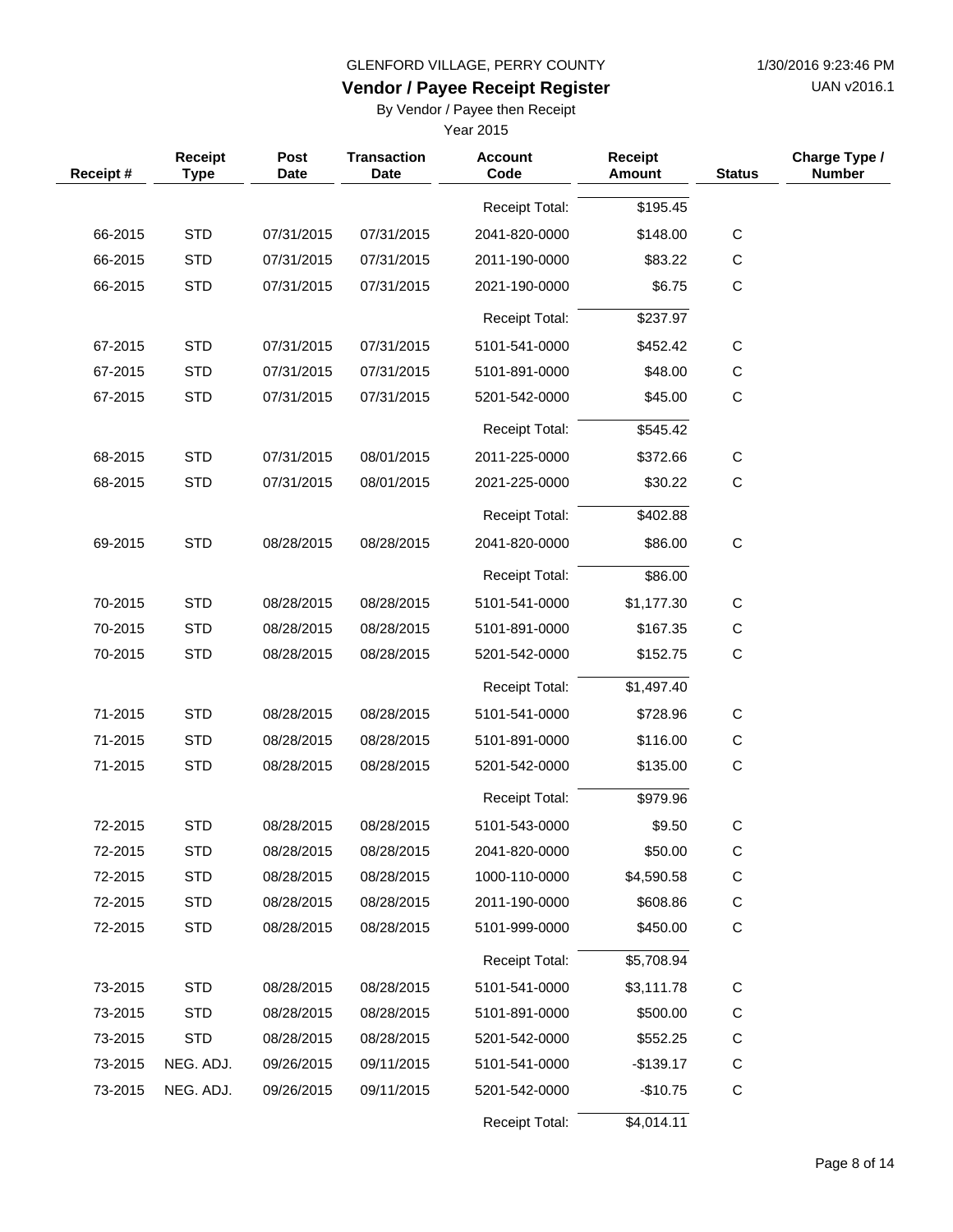UAN v2016.1

# **Vendor / Payee Receipt Register**

By Vendor / Payee then Receipt

| Receipt# | <b>Receipt</b><br><b>Type</b> | Post<br><b>Date</b> | <b>Transaction</b><br><b>Date</b> | <b>Account</b><br>Code | Receipt<br><b>Amount</b> | <b>Status</b> | Charge Type /<br><b>Number</b> |
|----------|-------------------------------|---------------------|-----------------------------------|------------------------|--------------------------|---------------|--------------------------------|
| 74-2015  | <b>STD</b>                    | 08/28/2015          | 08/28/2015                        | 1000-211-0000          | \$470.19                 | $\mathsf C$   |                                |
| 74-2015  | <b>STD</b>                    | 08/28/2015          | 08/28/2015                        | 2041-820-0000          | \$27.00                  | $\mathbf C$   |                                |
|          |                               |                     |                                   | <b>Receipt Total:</b>  | \$497.19                 |               |                                |
| 75-2015  | <b>STD</b>                    | 08/28/2015          | 08/28/2015                        | 2011-225-0000          | \$518.27                 | $\mathbf C$   |                                |
| 75-2015  | <b>STD</b>                    | 08/28/2015          | 08/28/2015                        | 2021-225-0000          | \$42.03                  | C             |                                |
|          |                               |                     |                                   | <b>Receipt Total:</b>  | \$560.30                 |               |                                |
| 76-2015  | <b>STD</b>                    | 08/28/2015          | 08/28/2015                        | 2011-190-0000          | \$67.32                  | C             |                                |
| 76-2015  | <b>STD</b>                    | 08/28/2015          | 08/28/2015                        | 2021-190-0000          | \$5.46                   | C             |                                |
| 76-2015  | <b>STD</b>                    | 08/28/2015          | 08/28/2015                        | 2041-820-0000          | \$115.00                 | $\mathbf C$   |                                |
|          |                               |                     |                                   | <b>Receipt Total:</b>  | \$187.78                 |               |                                |
| 77-2015  | <b>STD</b>                    | 08/28/2015          | 08/28/2015                        | 5101-541-0000          | \$417.06                 | C             |                                |
| 77-2015  | <b>STD</b>                    | 08/28/2015          | 08/28/2015                        | 5101-891-0000          | \$41.71                  | C             |                                |
| 77-2015  | <b>STD</b>                    | 08/28/2015          | 08/28/2015                        | 5201-542-0000          | \$75.00                  | C             |                                |
|          |                               |                     |                                   | <b>Receipt Total:</b>  | \$533.77                 |               |                                |
| 78-2015  | <b>STD</b>                    | 08/28/2015          | 08/28/2015                        | 5701-424-0000          | \$9,364.50               | $\mathbf C$   |                                |
|          |                               |                     |                                   | <b>Receipt Total:</b>  | \$9,364.50               |               |                                |
| 79-2015  | <b>STD</b>                    | 09/11/2015          | 09/11/2015                        | 5101-541-0000          | \$203.05                 | C             |                                |
| 79-2015  | <b>STD</b>                    | 09/11/2015          | 09/11/2015                        | 5101-891-0000          | \$15.75                  | C             |                                |
| 79-2015  | <b>STD</b>                    | 09/11/2015          | 09/11/2015                        | 5201-542-0000          | \$15.00                  | C             |                                |
| 79-2015  | <b>STD</b>                    | 09/11/2015          | 09/11/2015                        | 5101-590-0000          | \$35.00                  | $\mathbf C$   |                                |
|          |                               |                     |                                   | <b>Receipt Total:</b>  | \$268.80                 |               |                                |
| 80-2015  | <b>STD</b>                    | 09/11/2015          | 09/11/2015                        | 1000-222-0000          | \$104.31                 | C             |                                |
| 80-2015  | <b>STD</b>                    | 09/11/2015          | 09/11/2015                        | 5101-543-0000          | \$230.38                 | C             |                                |
| 80-2015  | <b>STD</b>                    | 09/11/2015          | 09/11/2015                        | 2041-820-0000          | \$95.00                  | C             |                                |
|          |                               |                     |                                   | <b>Receipt Total:</b>  | \$429.69                 |               |                                |
| 81-2015  | <b>STD</b>                    | 09/11/2015          | 09/11/2015                        | 5101-541-0000          | \$2,226.20               | $\mathsf C$   |                                |
| 81-2015  | <b>STD</b>                    | 09/11/2015          | 09/11/2015                        | 5101-891-0000          | \$326.25                 | C             |                                |
| 81-2015  | <b>STD</b>                    | 09/11/2015          | 09/11/2015                        | 5201-542-0000          | \$505.00                 | C             |                                |
|          |                               |                     |                                   | Receipt Total:         | \$3,057.45               |               |                                |
| 82-2015  | <b>STD</b>                    | 09/22/2015          | 09/22/2015                        | 2041-820-0000          | \$66.00                  | C             |                                |
| 82-2015  | <b>STD</b>                    | 09/22/2015          | 09/22/2015                        | 1000-211-0000          | \$81.13                  | $\mathbf C$   |                                |
|          |                               |                     |                                   | Receipt Total:         | \$147.13                 |               |                                |
| 83-2015  | <b>STD</b>                    | 09/22/2015          | 09/22/2015                        | 5101-541-0000          | \$1,591.23               | $\mathbf C$   |                                |
| 83-2015  | <b>STD</b>                    | 09/22/2015          | 09/22/2015                        | 5101-891-0000          | \$226.00                 | $\mathsf C$   |                                |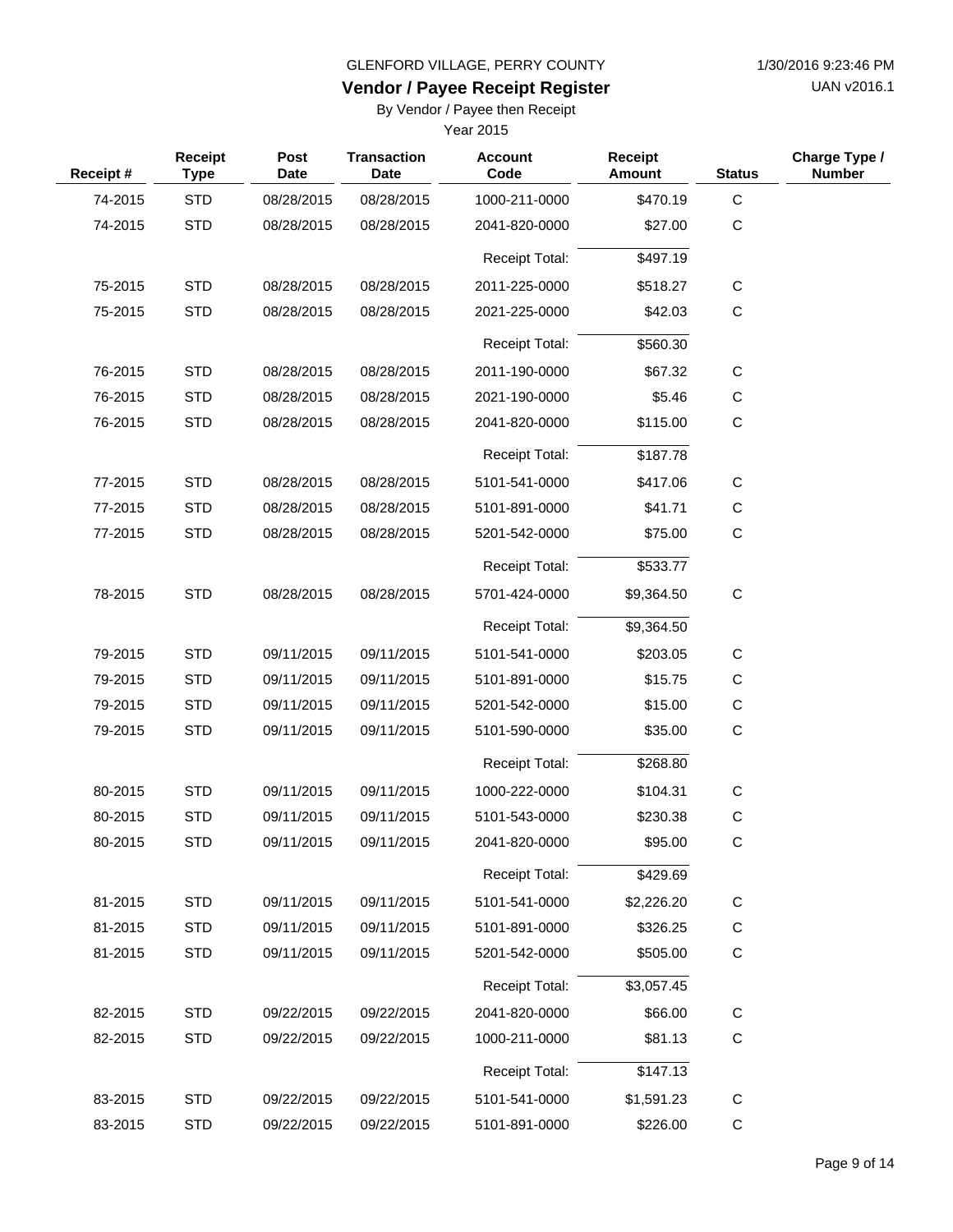UAN v2016.1

### **Vendor / Payee Receipt Register**

By Vendor / Payee then Receipt

| Receipt# | <b>Receipt</b><br><b>Type</b> | Post<br><b>Date</b> | <b>Transaction</b><br><b>Date</b> | <b>Account</b><br>Code | <b>Receipt</b><br>Amount | <b>Status</b> | Charge Type /<br><b>Number</b> |
|----------|-------------------------------|---------------------|-----------------------------------|------------------------|--------------------------|---------------|--------------------------------|
| 83-2015  | <b>STD</b>                    | 09/22/2015          | 09/22/2015                        | 5201-542-0000          | \$420.00                 | $\mathbf C$   |                                |
|          |                               |                     |                                   | <b>Receipt Total:</b>  | \$2,237.23               |               |                                |
| 84-2015  | <b>STD</b>                    | 09/22/2015          | 09/22/2015                        | 5101-541-0000          | \$1,357.51               | $\mathbf C$   |                                |
| 84-2015  | <b>STD</b>                    | 09/22/2015          | 09/22/2015                        | 5101-891-0000          | \$311.50                 | С             |                                |
| 84-2015  | <b>STD</b>                    | 09/22/2015          | 09/22/2015                        | 5201-542-0000          | \$152.25                 | $\mathbf C$   |                                |
|          |                               |                     |                                   | <b>Receipt Total:</b>  | \$1,821.26               |               |                                |
| 85-2015  | <b>STD</b>                    | 09/22/2015          | 09/22/2015                        | 5101-541-0000          | \$264.23                 | C             |                                |
| 85-2015  | <b>STD</b>                    | 09/22/2015          | 09/22/2015                        | 5101-891-0000          | \$45.00                  | С             |                                |
| 85-2015  | <b>STD</b>                    | 09/22/2015          | 09/22/2015                        | 5201-542-0000          | \$90.00                  | $\mathbf C$   |                                |
|          |                               |                     |                                   | <b>Receipt Total:</b>  | \$399.23                 |               |                                |
| 86-2015  | <b>STD</b>                    | 09/22/2015          | 09/22/2015                        | 1000-211-0000          | \$398.61                 | C             |                                |
| 86-2015  | <b>STD</b>                    | 09/22/2015          | 09/22/2015                        | 2041-820-0000          | \$50.00                  | C             |                                |
|          |                               |                     |                                   | <b>Receipt Total:</b>  | \$448.61                 |               |                                |
| 87-2015  | <b>STD</b>                    | 09/22/2015          | 09/22/2015                        | 1000-110-0000          | \$834.78                 | С             |                                |
| 87-2015  | <b>STD</b>                    | 09/22/2015          | 09/22/2015                        | 2011-225-0000          | \$205.45                 | $\mathsf C$   |                                |
| 87-2015  | <b>STD</b>                    | 09/22/2015          | 09/22/2015                        | 2021-225-0000          | \$16.66                  | $\mathbf C$   |                                |
|          |                               |                     |                                   | <b>Receipt Total:</b>  | \$1,056.89               |               |                                |
| 88-2015  | <b>STD</b>                    | 09/25/2015          | 09/25/2015                        | 5101-541-0000          | \$200.40                 | С             |                                |
| 88-2015  | <b>STD</b>                    | 09/25/2015          | 09/25/2015                        | 5101-891-0000          | \$15.00                  | $\mathsf C$   |                                |
| 88-2015  | <b>STD</b>                    | 09/25/2015          | 09/25/2015                        | 5201-542-0000          | \$35.00                  | $\mathbf C$   |                                |
|          |                               |                     |                                   | <b>Receipt Total:</b>  | \$250.40                 |               |                                |
| 89-2015  | <b>STD</b>                    | 09/25/2015          | 09/25/2015                        | 5101-999-0000          | \$150.00                 | $\mathsf C$   |                                |
|          |                               |                     |                                   | <b>Receipt Total:</b>  | \$150.00                 |               |                                |
| 90-2015  | <b>STD</b>                    | 09/29/2015          | 09/29/2015                        | 5101-541-0000          | \$382.49                 | C             |                                |
| 90-2015  | <b>STD</b>                    | 09/29/2015          | 09/29/2015                        | 5201-542-0000          | \$60.00                  | $\mathsf C$   |                                |
| 90-2015  | <b>STD</b>                    | 09/29/2015          | 09/29/2015                        | 5101-891-0000          | \$39.65                  | $\mathsf C$   |                                |
|          |                               |                     |                                   | <b>Receipt Total:</b>  | \$482.14                 |               |                                |
| 91-2015  | <b>STD</b>                    | 09/29/2015          | 09/29/2015                        | 2011-190-0000          | \$58.36                  | $\mathsf C$   |                                |
| 91-2015  | <b>STD</b>                    | 09/29/2015          | 09/29/2015                        | 2021-190-0000          | \$4.74                   | $\mathsf C$   |                                |
|          |                               |                     |                                   | <b>Receipt Total:</b>  | \$63.10                  |               |                                |
| 92-2015  | <b>STD</b>                    | 09/29/2015          | 09/29/2015                        | 2011-225-0000          | \$370.17                 | $\mathsf C$   |                                |
| 92-2015  | <b>STD</b>                    | 09/29/2015          | 09/29/2015                        | 2021-225-0000          | \$30.02                  | С             |                                |
|          |                               |                     |                                   | <b>Receipt Total:</b>  | \$400.19                 |               |                                |
| 93-2015  | <b>STD</b>                    | 10/16/2015          | 10/16/2015                        | 1000-999-0000          | \$800.00                 | ${\bf C}$     |                                |
|          |                               |                     |                                   |                        |                          |               |                                |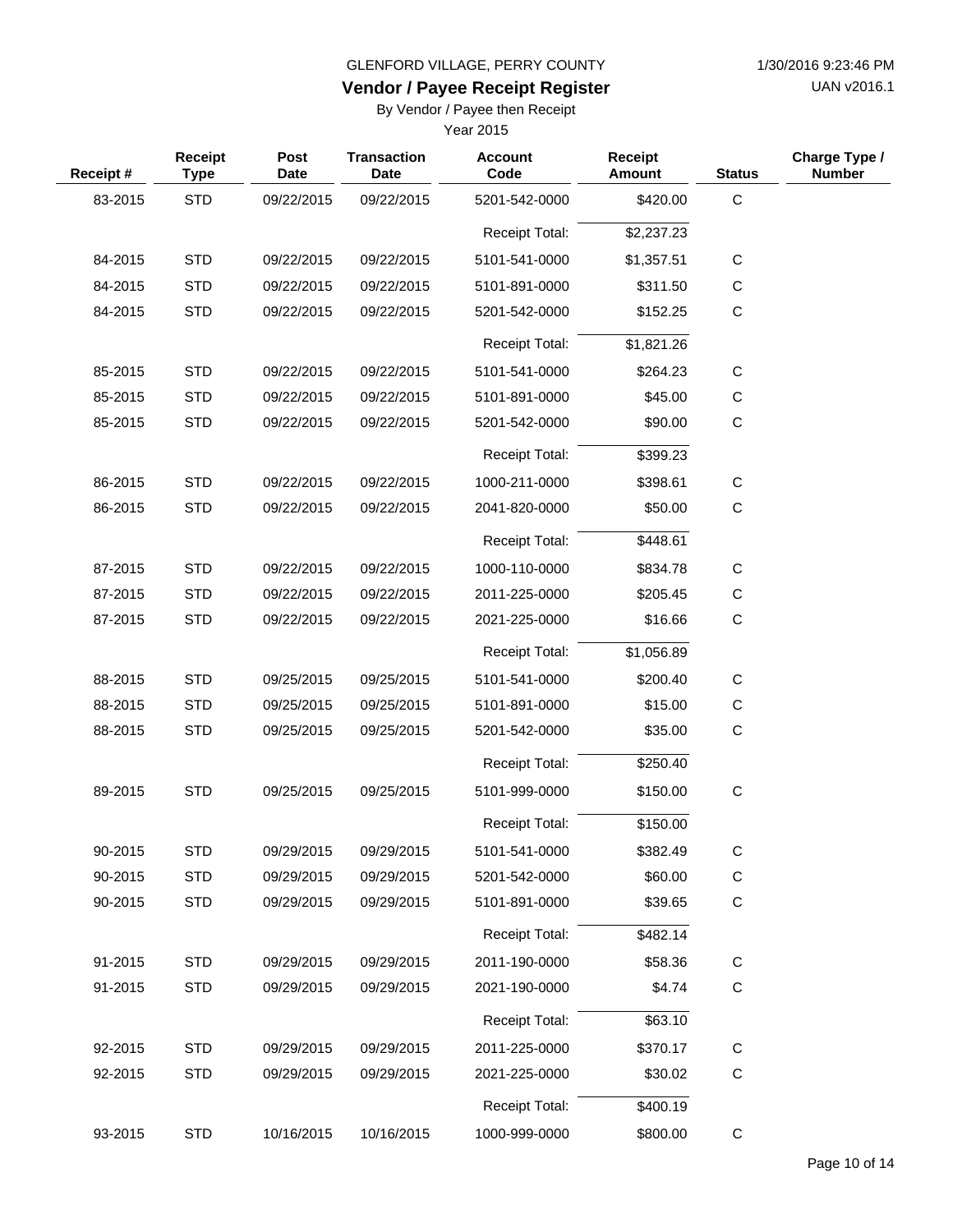UAN v2016.1

### **Vendor / Payee Receipt Register**

By Vendor / Payee then Receipt

| Receipt# | <b>Receipt</b><br><b>Type</b> | Post<br>Date | <b>Transaction</b><br><b>Date</b> | <b>Account</b><br>Code | <b>Receipt</b><br>Amount | <b>Status</b> | Charge Type /<br><b>Number</b> |
|----------|-------------------------------|--------------|-----------------------------------|------------------------|--------------------------|---------------|--------------------------------|
| 93-2015  | <b>STD</b>                    | 10/16/2015   | 10/16/2015                        | 5101-541-0000          | \$775.47                 | C             |                                |
| 93-2015  | <b>STD</b>                    | 10/16/2015   | 10/16/2015                        | 5101-891-0000          | \$285.00                 | $\mathsf C$   |                                |
| 93-2015  | <b>STD</b>                    | 10/16/2015   | 10/16/2015                        | 5201-541-0000          | \$857.00                 | $\mathsf C$   |                                |
|          |                               |              |                                   | <b>Receipt Total:</b>  | \$2,717.47               |               |                                |
| 94-2015  | <b>STD</b>                    | 10/16/2015   | 10/16/2015                        | 5701-424-0000          | \$19,084.00              | $\mathbf C$   |                                |
|          |                               |              |                                   | <b>Receipt Total:</b>  | \$19,084.00              |               |                                |
| 95-2015  | <b>STD</b>                    | 10/16/2015   | 10/16/2015                        | 1000-999-0000          | \$800.00                 | $\mathsf C$   |                                |
| 95-2015  | <b>STD</b>                    | 10/16/2015   | 10/16/2015                        | 5101-541-0000          | \$1,646.87               | C             |                                |
| 95-2015  | <b>STD</b>                    | 10/16/2015   | 10/16/2015                        | 5101-891-0000          | \$300.00                 | C             |                                |
| 95-2015  | <b>STD</b>                    | 10/16/2015   | 10/16/2015                        | 5201-541-0000          | \$2,763.50               | $\mathsf C$   |                                |
|          |                               |              |                                   | <b>Receipt Total:</b>  | \$5,510.37               |               |                                |
| 96-2015  | <b>STD</b>                    | 10/23/2015   | 10/23/2015                        | 5101-541-0000          | \$389.96                 | $\mathsf C$   |                                |
| 96-2015  | <b>STD</b>                    | 10/23/2015   | 10/23/2015                        | 5201-541-0000          | \$685.75                 | C             |                                |
| 96-2015  | <b>STD</b>                    | 10/23/2015   | 10/23/2015                        | 5101-891-0000          | \$76.50                  | $\mathsf C$   |                                |
|          |                               |              |                                   | <b>Receipt Total:</b>  | \$1,152.21               |               |                                |
| 97-2015  | <b>STD</b>                    | 10/23/2015   | 10/23/2015                        | 1000-211-0000          | \$527.22                 | $\mathsf C$   |                                |
| 97-2015  | <b>STD</b>                    | 10/23/2015   | 10/23/2015                        | 1000-999-0000          | \$150.00                 | C             |                                |
| 97-2015  | <b>STD</b>                    | 10/23/2015   | 10/23/2015                        | 5101-542-0000          | \$2,500.00               | $\mathsf C$   |                                |
| 97-2015  | <b>STD</b>                    | 10/23/2015   | 10/23/2015                        | 5101-543-0000          | \$4.00                   | C             |                                |
| 97-2015  | NEG. REA.                     | 10/23/2015   | 10/23/2015                        | 1000-999-0000          | $-$150.00$               | $\mathsf C$   |                                |
| 97-2015  | POS. REA.                     | 10/23/2015   | 10/23/2015                        | 5101-999-0000          | \$150.00                 | $\mathsf C$   |                                |
|          |                               |              |                                   | <b>Receipt Total:</b>  | \$3,181.22               |               |                                |
| 98-2015  | <b>STD</b>                    | 10/31/2015   | 10/31/2015                        | 5101-541-0000          | \$226.52                 | $\mathsf C$   |                                |
| 98-2015  | <b>STD</b>                    | 10/31/2015   | 10/31/2015                        | 5101-891-0000          | \$36.50                  | $\mathsf C$   |                                |
| 98-2015  | <b>STD</b>                    | 10/31/2015   | 10/31/2015                        | 5201-541-0000          | \$213.99                 | $\mathsf C$   |                                |
|          |                               |              |                                   | Receipt Total:         | \$477.01                 |               |                                |
| 99-2015  | <b>STD</b>                    | 10/31/2015   | 10/31/2015                        | 2011-190-0000          | \$70.80                  | $\mathsf C$   |                                |
| 99-2015  | <b>STD</b>                    | 10/31/2015   | 10/31/2015                        | 2021-190-0000          | \$5.74                   | $\mathsf C$   |                                |
|          |                               |              |                                   | Receipt Total:         | \$76.54                  |               |                                |
| 100-2015 | <b>STD</b>                    | 10/31/2015   | 10/31/2015                        | 2011-225-0000          | \$550.06                 | C             |                                |
| 100-2015 | <b>STD</b>                    | 10/31/2015   | 10/31/2015                        | 2021-225-0000          | \$44.60                  | C             |                                |
|          |                               |              |                                   | Receipt Total:         | \$594.66                 |               |                                |
| 101-2015 | <b>STD</b>                    | 11/06/2015   | 11/06/2015                        | 5101-541-0000          | \$425.36                 | $\mathsf C$   |                                |
| 101-2015 | <b>STD</b>                    | 11/06/2015   | 11/06/2015                        | 5101-891-0000          | \$42.00                  | C             |                                |
| 101-2015 | <b>STD</b>                    | 11/06/2015   | 11/06/2015                        | 5201-541-0000          | \$319.75                 | C             |                                |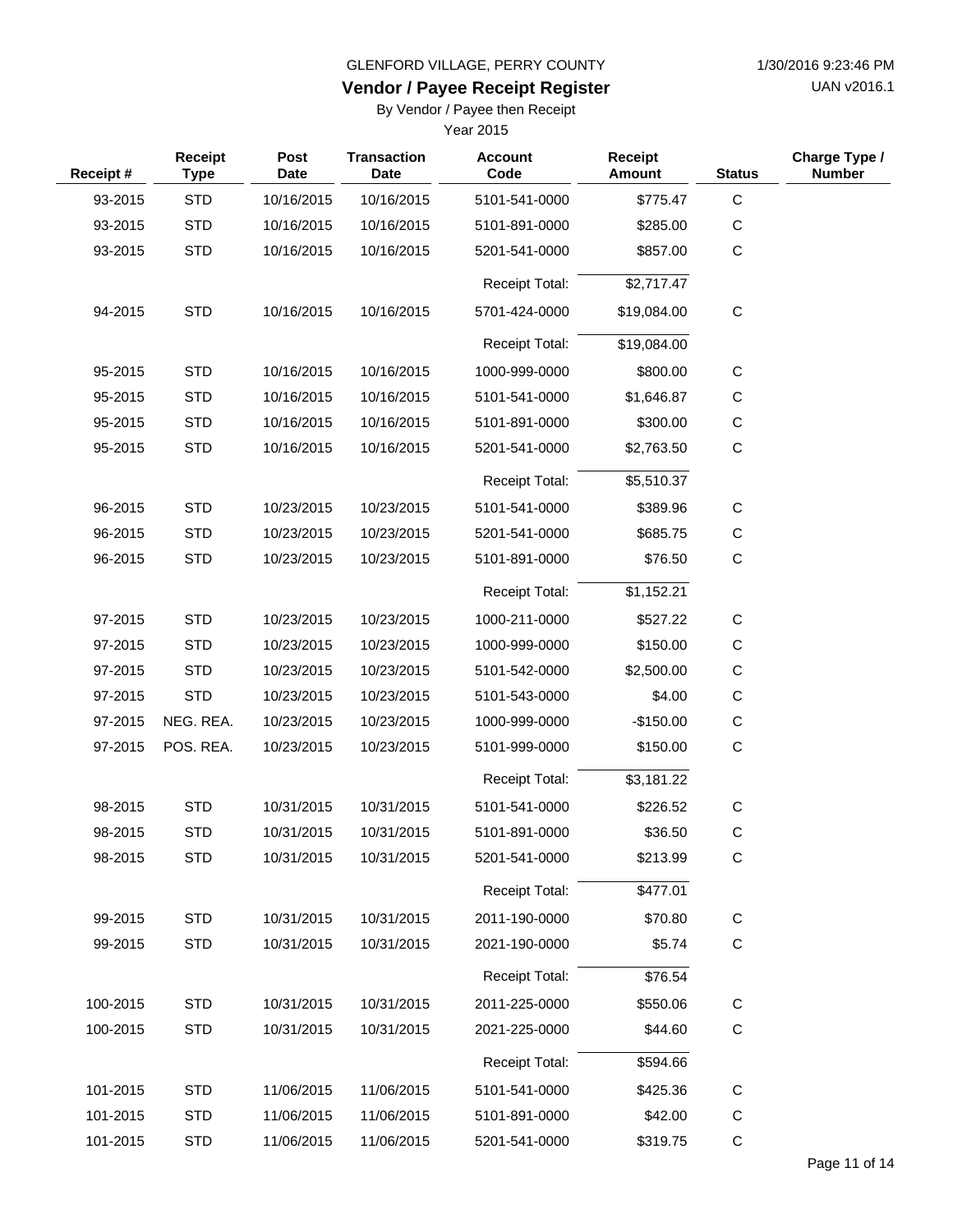UAN v2016.1

### **Vendor / Payee Receipt Register**

By Vendor / Payee then Receipt

| Receipt# | Receipt<br><b>Type</b> | Post<br><b>Date</b> | <b>Transaction</b><br><b>Date</b> | <b>Account</b><br>Code | <b>Receipt</b><br><b>Amount</b> | <b>Status</b> | Charge Type /<br><b>Number</b> |
|----------|------------------------|---------------------|-----------------------------------|------------------------|---------------------------------|---------------|--------------------------------|
|          |                        |                     |                                   | <b>Receipt Total:</b>  | \$787.11                        |               |                                |
| 102-2015 | <b>STD</b>             | 11/06/2015          | 11/06/2015                        | 5101-541-0000          | \$730.43                        | C             |                                |
| 102-2015 | <b>STD</b>             | 11/06/2015          | 11/06/2015                        | 5101-891-0000          | \$92.00                         | $\mathsf C$   |                                |
| 102-2015 | <b>STD</b>             | 11/06/2015          | 11/06/2015                        | 5201-541-0000          | \$222.89                        | $\mathsf C$   |                                |
|          |                        |                     |                                   | <b>Receipt Total:</b>  | \$1,045.32                      |               |                                |
| 103-2015 | <b>STD</b>             | 11/06/2015          | 11/06/2015                        | 5101-543-0000          | \$42.75                         | $\mathbf C$   |                                |
|          |                        |                     |                                   | <b>Receipt Total:</b>  | \$42.75                         |               |                                |
| 104-2015 | <b>STD</b>             | 11/13/2015          | 11/13/2015                        | 2011-225-0000          | \$198.59                        | $\mathbf C$   |                                |
| 104-2015 | <b>STD</b>             | 11/13/2015          | 11/13/2015                        | 2021-225-0000          | \$16.11                         | $\mathsf C$   |                                |
|          |                        |                     |                                   | <b>Receipt Total:</b>  | \$214.70                        |               |                                |
| 105-2015 | <b>STD</b>             | 11/13/2015          | 11/13/2015                        | 5101-543-0000          | \$5.70                          | $\mathsf C$   |                                |
|          |                        |                     |                                   | <b>Receipt Total:</b>  | \$5.70                          |               |                                |
| 106-2015 | <b>STD</b>             | 11/13/2015          | 11/13/2015                        | 1000-999-0000          | \$800.00                        | C             |                                |
| 106-2015 | <b>STD</b>             | 11/13/2015          | 11/13/2015                        | 5101-541-0000          | \$1,378.15                      | $\mathsf C$   |                                |
| 106-2015 | <b>STD</b>             | 11/13/2015          | 11/13/2015                        | 5201-541-0000          | \$1,931.70                      | C             |                                |
| 106-2015 | <b>STD</b>             | 11/13/2015          | 11/13/2015                        | 5101-891-0000          | \$338.50                        | $\mathsf{C}$  |                                |
|          |                        |                     |                                   | <b>Receipt Total:</b>  | \$4,448.35                      |               |                                |
| 107-2015 | <b>STD</b>             | 11/17/2015          | 11/17/2015                        | 1000-211-0000          | \$504.87                        | $\mathsf{C}$  |                                |
| 107-2015 | POS. ADJ.              | 11/18/2015          | 12/29/2015                        | 1000-999-0000          | \$200.00                        | $\mathsf C$   |                                |
|          |                        |                     |                                   | <b>Receipt Total:</b>  | \$704.87                        |               |                                |
| 108-2015 | <b>STD</b>             | 11/17/2015          | 11/17/2015                        | 1000-999-0000          | \$800.00                        | $\mathsf C$   |                                |
| 108-2015 | <b>STD</b>             | 11/17/2015          | 11/17/2015                        | 5101-541-0000          | \$277.24                        | C             |                                |
| 108-2015 | <b>STD</b>             | 11/17/2015          | 11/17/2015                        | 5101-891-0000          | \$173.25                        | $\mathsf C$   |                                |
| 108-2015 | <b>STD</b>             | 11/17/2015          | 11/17/2015                        | 5201-541-0000          | \$970.65                        | $\mathsf C$   |                                |
|          |                        |                     |                                   | Receipt Total:         | \$2,221.14                      |               |                                |
| 109-2015 | <b>STD</b>             | 11/28/2015          | 11/28/2015                        | 5101-541-0000          | \$187.29                        | $\mathsf C$   |                                |
| 109-2015 | <b>STD</b>             | 11/28/2015          | 11/28/2015                        | 5201-541-0000          | \$109.20                        | $\mathsf{C}$  |                                |
| 109-2015 | <b>STD</b>             | 11/28/2015          | 11/28/2015                        | 5101-891-0000          | \$31.00                         | $\mathsf C$   |                                |
|          |                        |                     |                                   | Receipt Total:         | \$327.49                        |               |                                |
| 110-2015 | <b>STD</b>             | 11/28/2015          | 11/28/2015                        | 2011-190-0000          | \$231.29                        | $\mathsf{C}$  |                                |
| 110-2015 | <b>STD</b>             | 11/28/2015          | 11/28/2015                        | 2021-190-0000          | \$18.76                         | $\mathsf{C}$  |                                |
| 110-2015 | <b>STD</b>             | 11/28/2015          | 11/28/2015                        | 2041-820-0000          | \$50.00                         | $\mathbf C$   |                                |
|          |                        |                     |                                   | Receipt Total:         | \$300.05                        |               |                                |
| 111-2015 | <b>STD</b>             | 11/28/2015          | 11/28/2015                        | 5101-541-0000          | \$549.63                        | $\mathsf C$   |                                |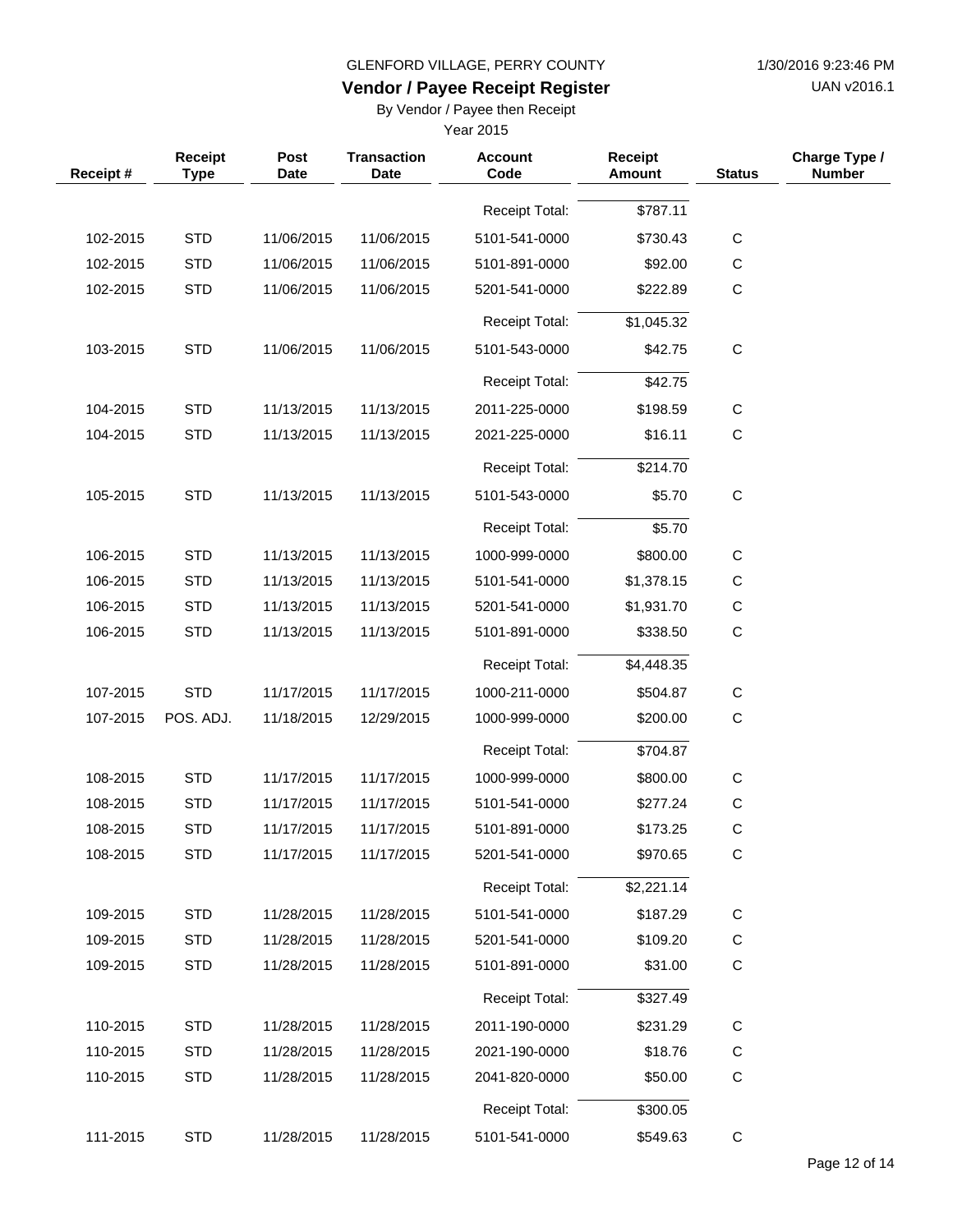UAN v2016.1

# **Vendor / Payee Receipt Register**

By Vendor / Payee then Receipt

| Receipt# | Receipt<br><b>Type</b> | Post<br><b>Date</b> | <b>Transaction</b><br><b>Date</b> | <b>Account</b><br>Code | <b>Receipt</b><br>Amount | <b>Status</b> | Charge Type /<br><b>Number</b> |
|----------|------------------------|---------------------|-----------------------------------|------------------------|--------------------------|---------------|--------------------------------|
| 111-2015 | <b>STD</b>             | 11/28/2015          | 11/28/2015                        | 5201-541-0000          | \$1,352.47               | $\mathbf C$   |                                |
| 111-2015 | <b>STD</b>             | 11/28/2015          | 11/28/2015                        | 5101-891-0000          | \$52.50                  | $\mathbf C$   |                                |
|          |                        |                     |                                   | <b>Receipt Total:</b>  | \$1,954.60               |               |                                |
| 112-2015 | <b>STD</b>             | 11/28/2015          | 11/28/2015                        | 5101-541-0000          | \$371.12                 | $\mathbf C$   |                                |
| 112-2015 | <b>STD</b>             | 11/28/2015          | 11/28/2015                        | 5101-891-0000          | \$52.00                  | $\mathsf{C}$  |                                |
| 112-2015 | <b>STD</b>             | 11/28/2015          | 11/28/2015                        | 5201-541-0000          | \$431.60                 | $\mathbf C$   |                                |
|          |                        |                     |                                   | <b>Receipt Total:</b>  | \$854.72                 |               |                                |
| 113-2015 | <b>STD</b>             | 11/28/2015          | 11/28/2015                        | 2041-820-0000          | \$50.00                  | $\mathbf C$   |                                |
|          |                        |                     |                                   | <b>Receipt Total:</b>  | \$50.00                  |               |                                |
| 114-2015 | <b>STD</b>             | 12/01/2015          | 12/01/2015                        | 2011-225-0000          | \$360.61                 | C             |                                |
| 114-2015 | <b>STD</b>             | 12/01/2015          | 12/01/2015                        | 2021-225-0000          | \$29.24                  | C             |                                |
|          |                        |                     |                                   | <b>Receipt Total:</b>  | \$389.85                 |               |                                |
| 115-2015 | <b>STD</b>             | 12/08/2015          | 12/08/2015                        | 5101-541-0000          | \$374.72                 | C             |                                |
| 115-2015 | <b>STD</b>             | 12/08/2015          | 12/08/2015                        | 1000-999-0000          | \$800.00                 | C             |                                |
| 115-2015 | <b>STD</b>             | 12/08/2015          | 12/08/2015                        | 5101-891-0000          | \$205.50                 | $\mathsf{C}$  |                                |
| 115-2015 | <b>STD</b>             | 12/08/2015          | 12/08/2015                        | 5201-541-0000          | \$872.64                 | $\mathsf{C}$  |                                |
|          |                        |                     |                                   | Receipt Total:         | \$2,252.86               |               |                                |
| 116-2015 | <b>STD</b>             | 12/18/2015          | 12/18/2015                        | 5101-541-0000          | \$2,663.23               | $\mathsf{C}$  |                                |
| 116-2015 | <b>STD</b>             | 12/18/2015          | 12/18/2015                        | 5101-891-0000          | \$361.55                 | C             |                                |
| 116-2015 | <b>STD</b>             | 12/18/2015          | 12/18/2015                        | 5201-541-0000          | \$3,025.61               | $\mathsf{C}$  |                                |
|          |                        |                     |                                   | <b>Receipt Total:</b>  | \$6,050.39               |               |                                |
| 117-2015 | <b>STD</b>             | 12/18/2015          | 12/18/2015                        | 2041-820-0000          | \$50.00                  | $\mathsf C$   |                                |
|          |                        |                     |                                   | <b>Receipt Total:</b>  | \$50.00                  |               |                                |
| 118-2015 | <b>STD</b>             | 12/18/2015          | 12/18/2015                        | 2011-225-0000          | \$204.58                 | $\mathsf{C}$  |                                |
| 118-2015 | <b>STD</b>             | 12/18/2015          | 12/18/2015                        | 2021-225-0000          | \$16.59                  | C             |                                |
|          |                        |                     |                                   | <b>Receipt Total:</b>  | \$221.17                 |               |                                |
| 119-2015 | <b>STD</b>             | 12/18/2015          | 12/18/2015                        | 5101-541-0000          | \$1,054.66               | C             |                                |
| 119-2015 | <b>STD</b>             | 12/18/2015          | 12/18/2015                        | 5101-891-0000          | \$153.00                 | C             |                                |
| 119-2015 | <b>STD</b>             | 12/18/2015          | 12/18/2015                        | 5201-541-0000          | \$1,388.40               | C             |                                |
| 119-2015 | NEG. ADJ.              | 12/21/2015          | 01/02/2016                        | 5101-541-0000          | $-$ \$61.90              | C             |                                |
| 119-2015 | NEG. ADJ.              | 12/21/2015          | 01/02/2016                        | 5101-891-0000          | $-$10.50$                | C             |                                |
| 119-2015 | NEG. ADJ.              | 12/21/2015          | 01/02/2016                        | 5201-541-0000          | $-$ \$327.60             | C             |                                |
| 119-2015 | NEG. ADJ.              | 12/31/2015          | 01/26/2016                        | 5101-541-0000          | $-$ \$24.50              | C             |                                |
| 119-2015 | NEG. ADJ.              | 12/31/2015          | 01/26/2016                        | 5101-891-0000          | $-$5.00$                 | C             |                                |